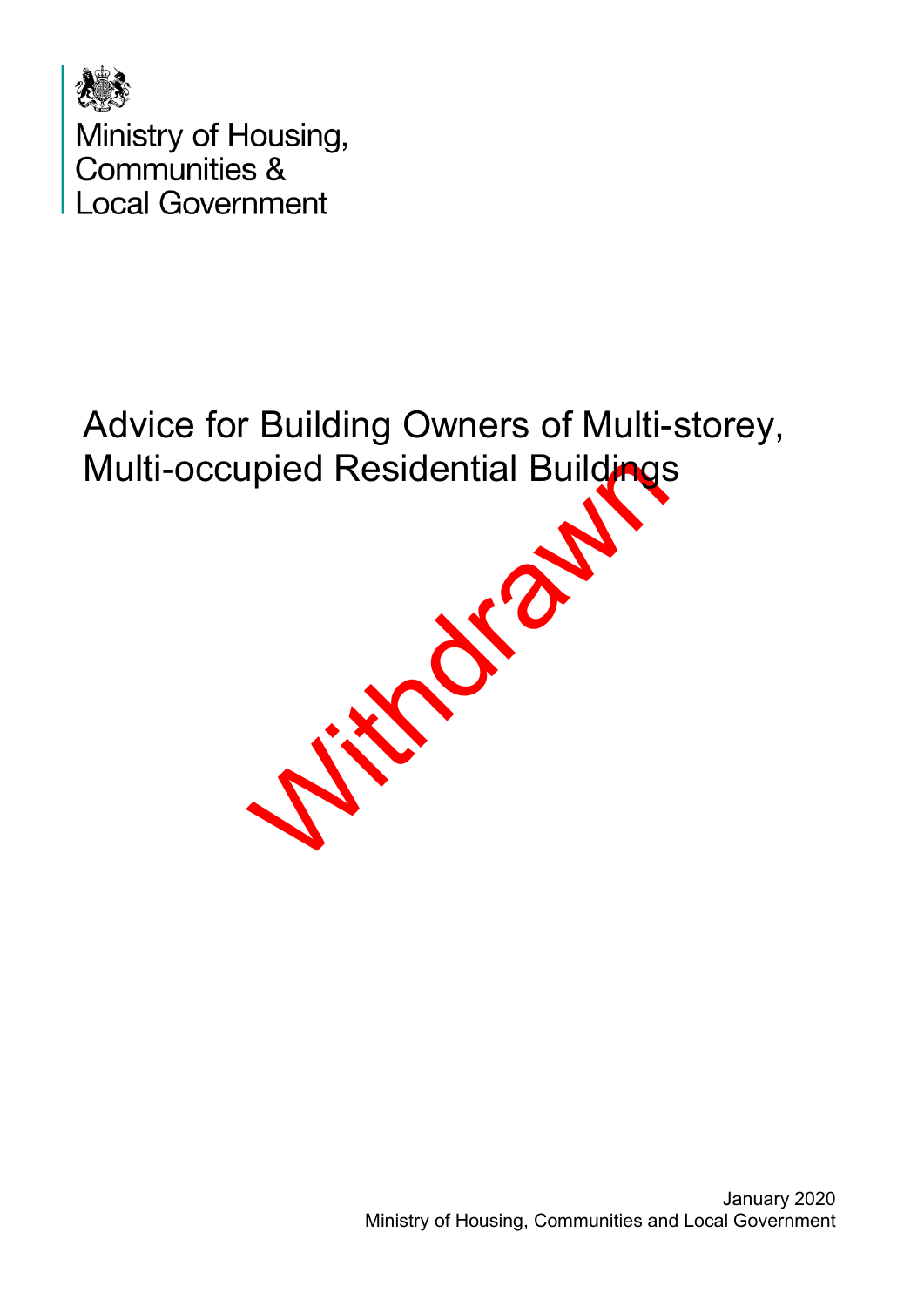# **Advice for Building Owners of Multi-storey, Multi-occupied Residential Buildings**

## **Contents**

| 1.                                                  |                                                                   |  |  |  |  |
|-----------------------------------------------------|-------------------------------------------------------------------|--|--|--|--|
| 2.                                                  |                                                                   |  |  |  |  |
| 3.                                                  |                                                                   |  |  |  |  |
| 4.                                                  |                                                                   |  |  |  |  |
| 5.                                                  | 20                                                                |  |  |  |  |
| 6.                                                  |                                                                   |  |  |  |  |
| 7.                                                  | 23                                                                |  |  |  |  |
| 8 <sub>1</sub>                                      | External Wall Insulation (EW) systems with a render or brick-slip |  |  |  |  |
|                                                     |                                                                   |  |  |  |  |
| 9.                                                  |                                                                   |  |  |  |  |
| 10.                                                 |                                                                   |  |  |  |  |
| 11.                                                 |                                                                   |  |  |  |  |
| Annex A - Assurance and Assessment of Fire Doors 34 |                                                                   |  |  |  |  |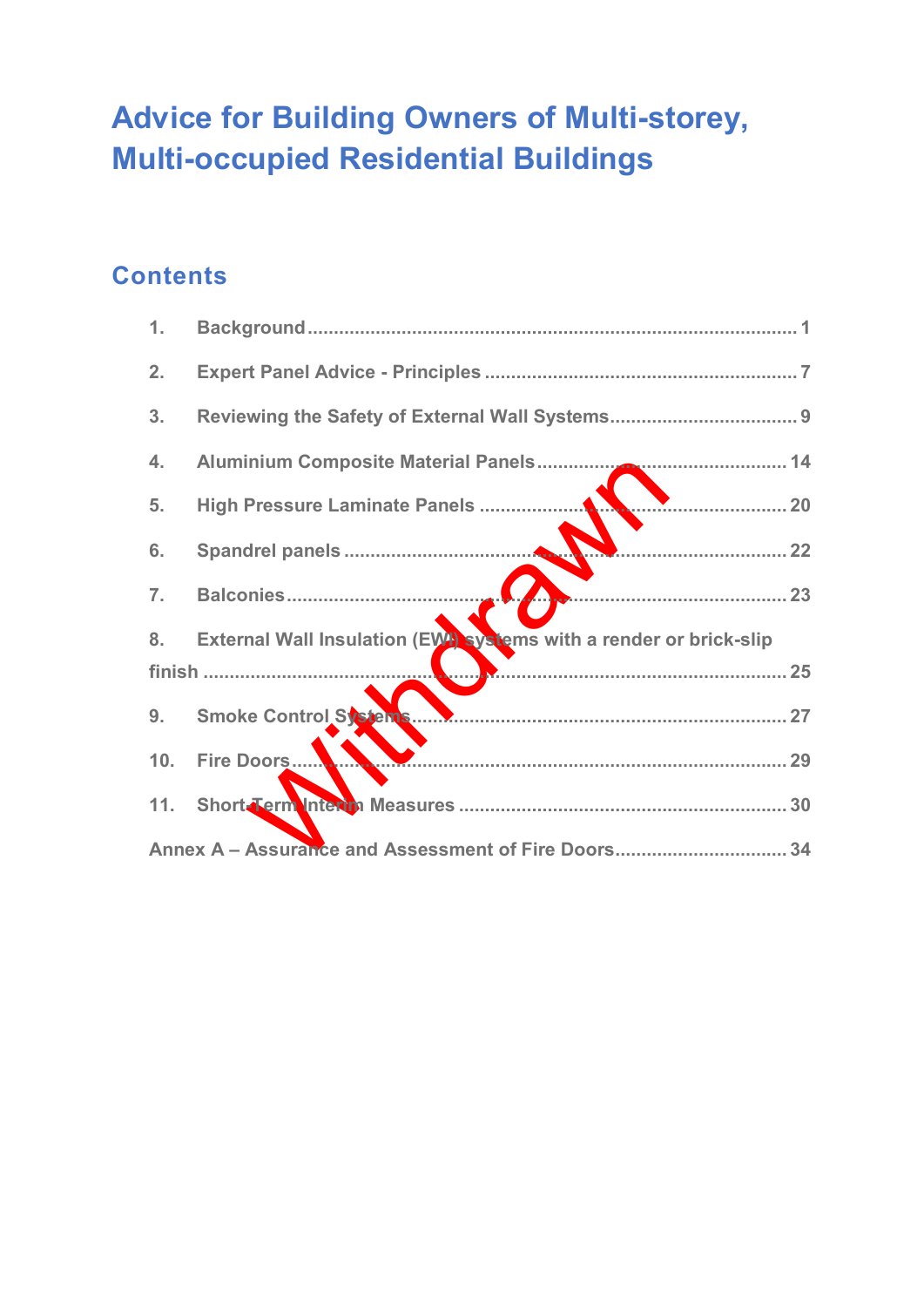### <span id="page-2-0"></span>1. Background

#### *Context*

- 1.1.Since the tragedy at Grenfell Tower, the government's Building Safety Programme has predominantly focussed on identifying and advising on shortterm interim and remedial measures for existing high-rise residential buildings with Aluminium Composite Material (ACM) cladding, while developing wider reforms for the future building safety regulatory system.
- 1.2.In support of the Building Safety Programme, the Independent Expert Advisory Panel (the Expert Panel) has issued advice on the measures building owners should take to review ACM and other cladding systems to assess and assure their fire safety, and the potential risks to residents of external fire spread. The Expert Panel has also issued advice on other key fire safety risks that need to be managed appropriately.
- 1.3. This consolidated note brings the Expert Panel's advice together in a single document and supersedes the existing Advice Notes  $\Lambda$  to  $22$ . The advice on the assessment of non-ACM external wall systems (previously Advice Note 14) has been updated and incorporated, and some of the advice within the previous published notes has been condensed to make it clearer.
- dated note brings the Expert Panel's advice sogetherd supersedes the existing Advice Notes to 23. The form ACM external wall systems (ore way Advided and incorporated, and some of the advice within the has been condensed t 1.4. This advice represents the Expert Panel's position on the action that building owners should be taking immediately to address the risk of fire spread from unsafe external wall systems, and also covers other issues that have been previously the subject of Advice Notes. We are aware that some building owners have been waiting to act on building safety issues, in case further advice or information is to be published by the Expert Panel or the government. For the avoidance of doubt, building owners should follow the steps in this advice as soon as possible to ensure the safety of residents and not await further advice or information to act
- 1.5.Following recent events, the Expert Panel has significant concerns that consideration is not routinely given to Requirement B4 of Schedule 1 to the Building Regulations (on external walls resisting the spread of fire), particularly in circumstances where the guidance in Approved Document B is less specific. Requirement B4 is clear and requires that "the external walls of the building shall adequately resist the spread of fire over the walls and from one building to another, having regard to the height, use and location of the building." **The need to assess and manage the risk of external fire spread applies to buildings of any height**.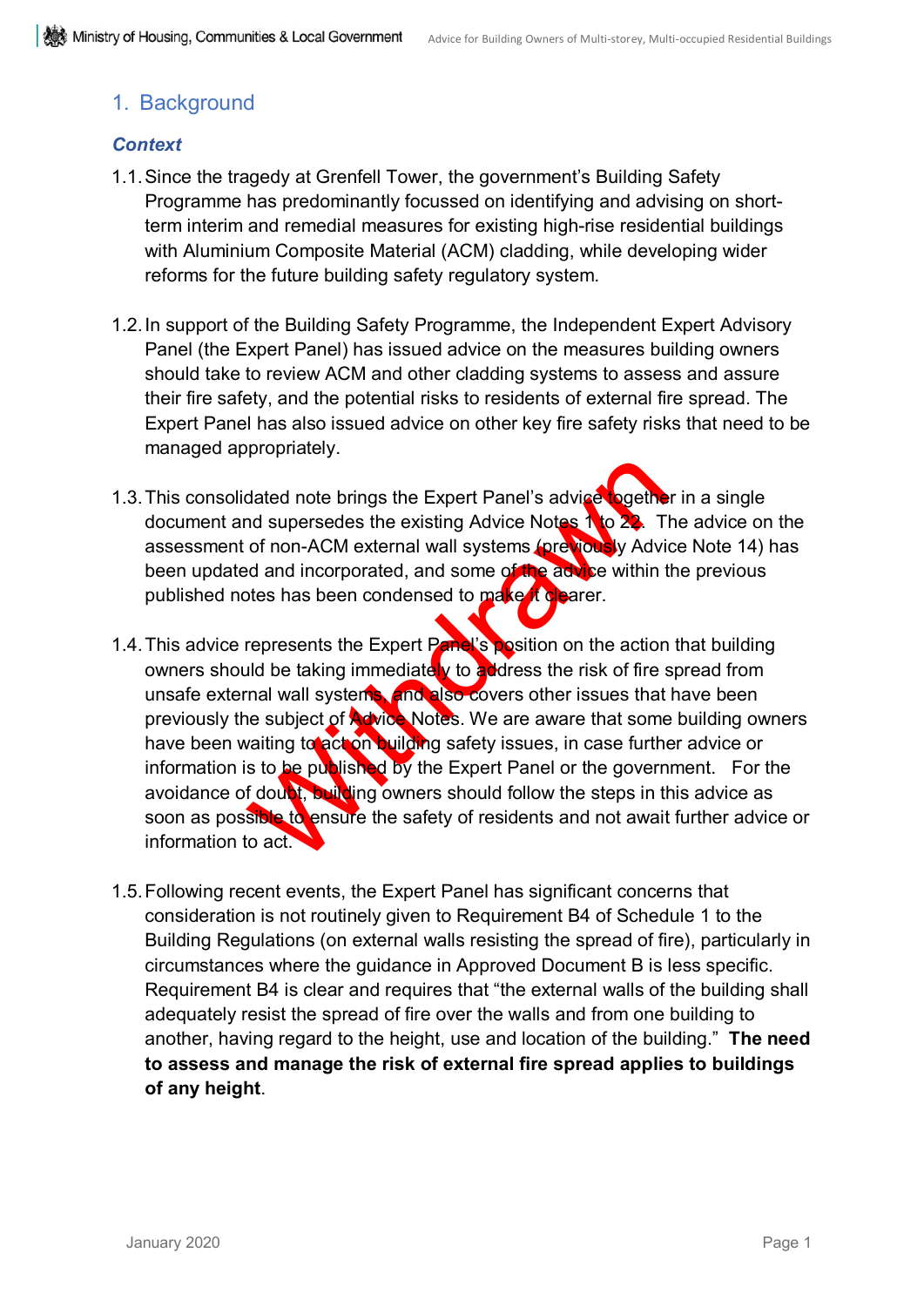- 1.6.The government has announced its intention to introduce a Fire Safety Bill which will clarify that building owners and managers of multi-occupied residential premises of any height must fully consider and mitigate the risks of any external wall systems and fire doors in discharging their duties under the Fire Safety Order. **We strongly advise building owners to consider the risks of any external wall system and fire doors in their fire risk assessments, irrespective of the height of the building, ahead of the planned clarification.**
- [1](#page-3-0).7. Building owners<sup>1</sup> and residents should be aware that government has committed to reform the regulatory system and agreed with the principles outlined within Dame Judith Hackitt's review (Building a Safer Future, Independent Review of Building Regulations and Fire Safety). Under the proposed reforms, a new category of duty holder will be required to review the safety of their existing buildings - and remediate them where necessary. **We strongly advise that building owners should already be actively ensuring the safety of residents, and not wait for the regulatory system to be reformed.**
- Individually focussed on the risk to higher the risk to higher the neutrino of the height of the top occupied stocks are provided in the Building Regulation. The 18 military old is estable building Regulations and is the p 1.8. Expert Panel advice initially focussed on the risk to high-rise residential buildings of 18m or more to the height of the top occupied storey as per Diagram D6 of Approved Document B 2019 edition). The 18m threshold is established in the guidance to the Building Regulations and is the point at which additional fire safety provisions are provided for. **It was therefore** extremely important to ensure that these buildings did not have issues with their design and construction which could lead to significant external fire spread.
- 1.9. Although the Expert Panel's advice does not explicitly cover all types of external wall systems for residential buildings below 18m, the risk of external fire spread should be considered as part of the fire risk assessment for these buildings. The fire risk assessment should take in to account a number of factors other than height and material type, including the vulnerability of residents, location of escape routes, and the complexity of the building. Those carrying out fire risk assessments will want to consider the implications of this Advice Note for residential buildings below 18m. Remedial actions may be required in buildings below 18m where there is a risk to the health and safety of residents. This Advice Note should be used to inform the fire risk assessment and resulting remedial actions.

 $\overline{a}$ 

<span id="page-3-0"></span> $1$  For the purposes of this document the term 'building owner' means the owner of the building or the person, group, company or other entity on whom duties are imposed or enforcement action could be taken under the following legislation: (i) the Housing Act 2004 in relation to certain hazards; or (ii) the Regulatory Reform (Fire Safety) Order 2005 to ensure the safety of occupants of a building from fire (see Articles 3 & 5 of Regulatory Reform (Fire Safety) Order 2005 for those with duties).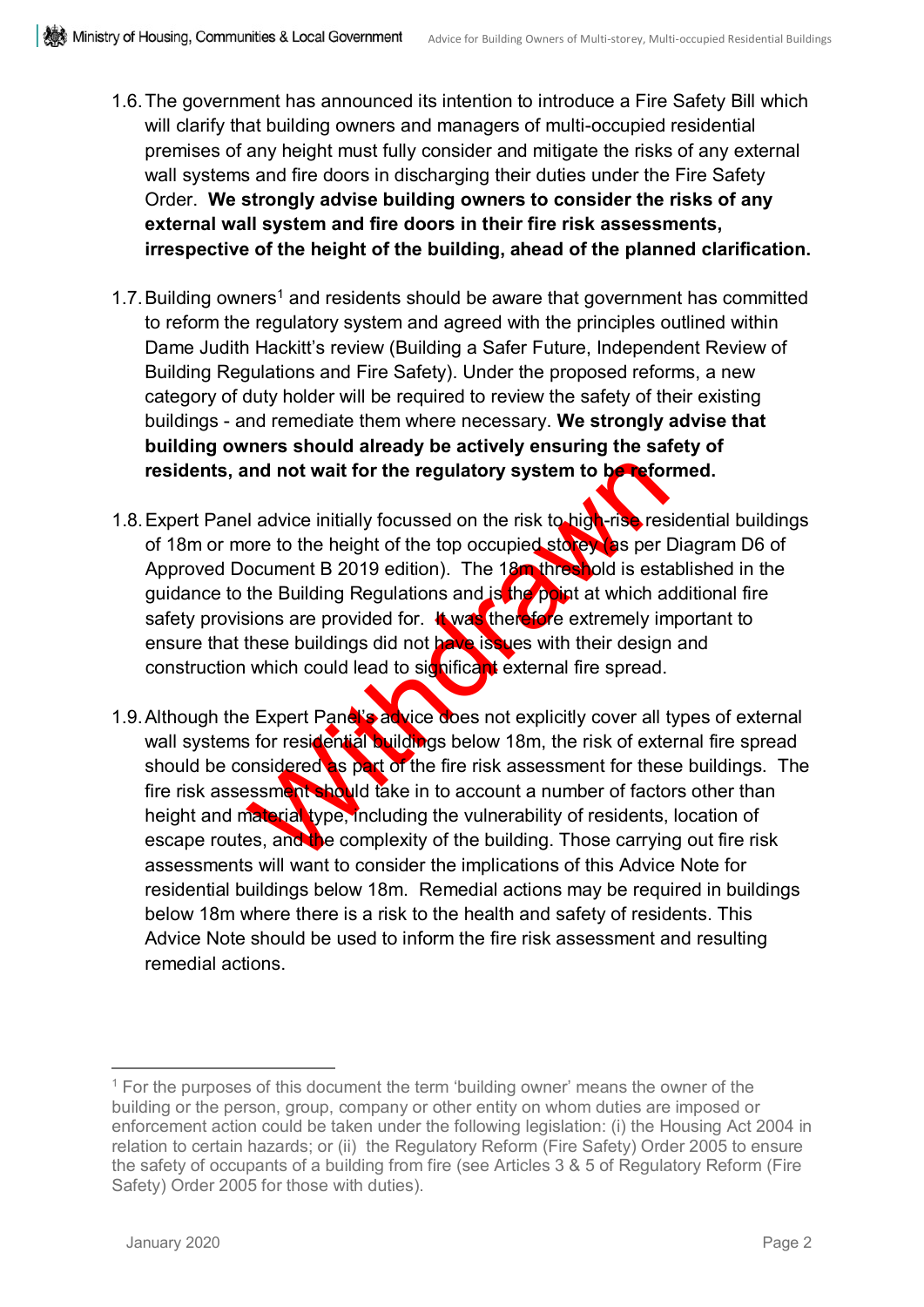- 1.10. Existing residential buildings which have external wall systems that contain combustible materials may not meet an appropriate standard of safety and could pose a significant risk to the health and safety of residents, other building users, people in the proximity of the building or firefighters. External walls of residential buildings should not assist the spread of fire, irrespective of height. It is important therefore to understand both the materials used in the external wall construction and whether the entire system has been designed, installed, and, maintained appropriately.
- 1.11. While the use of combustible materials within or attached to external walls of residential buildings below 18m is not currently expressly prohibited, it has been a legal requirement since the 1980s to consider the risk from fire spread. This is in accordance with the functional requirements of the Building Regulations. It is also a requirement of the Fire Safety Order that any purpose-built block of flats – regardless of height – should have an up to date fire risk assessment and appropriate fire precautions in place.
- 1.12. As with all functional requirements in Schedule 1 of the Building Regulations, judgement should be used to consider and meet the overall intent of Requirement B4 and not just to comply with additional, more detailed guidance in the Approved Documents. This requirement applies to buildings at any height undertaking construction work.
- fire precautions in place.<br>
Il functional requirements in Schedule 1 of the Buildi<br>
hould be used to consider and meet the on-ball inte<br>
t B4 and not just to comply with a different more de-<br>
wed Documents. This requiremen 1.13. Although the Expert Panel believes it was right to focus initially, on a risk basis, on residential buildings of 18m or more, the Panel continues to have significant concerns about levels of design competence and construction workmanship, in the construction of buildings. The Expert Panel is also concerned about the ability of the construction and property industries to manage the risks on existing buildings effectively. Evidence from recent fires and from industry continues to support this view.
- 1.14. The Expert Panel believes the building owners and the wider property and construction industries need to respond more urgently to the safety issues being clearly identified. This is of particular concern given the significant hazard posed by ACM cladding (and other metal composite material cladding) with an unmodified polyethylene filler. The safety of residents should always be an urgent concern.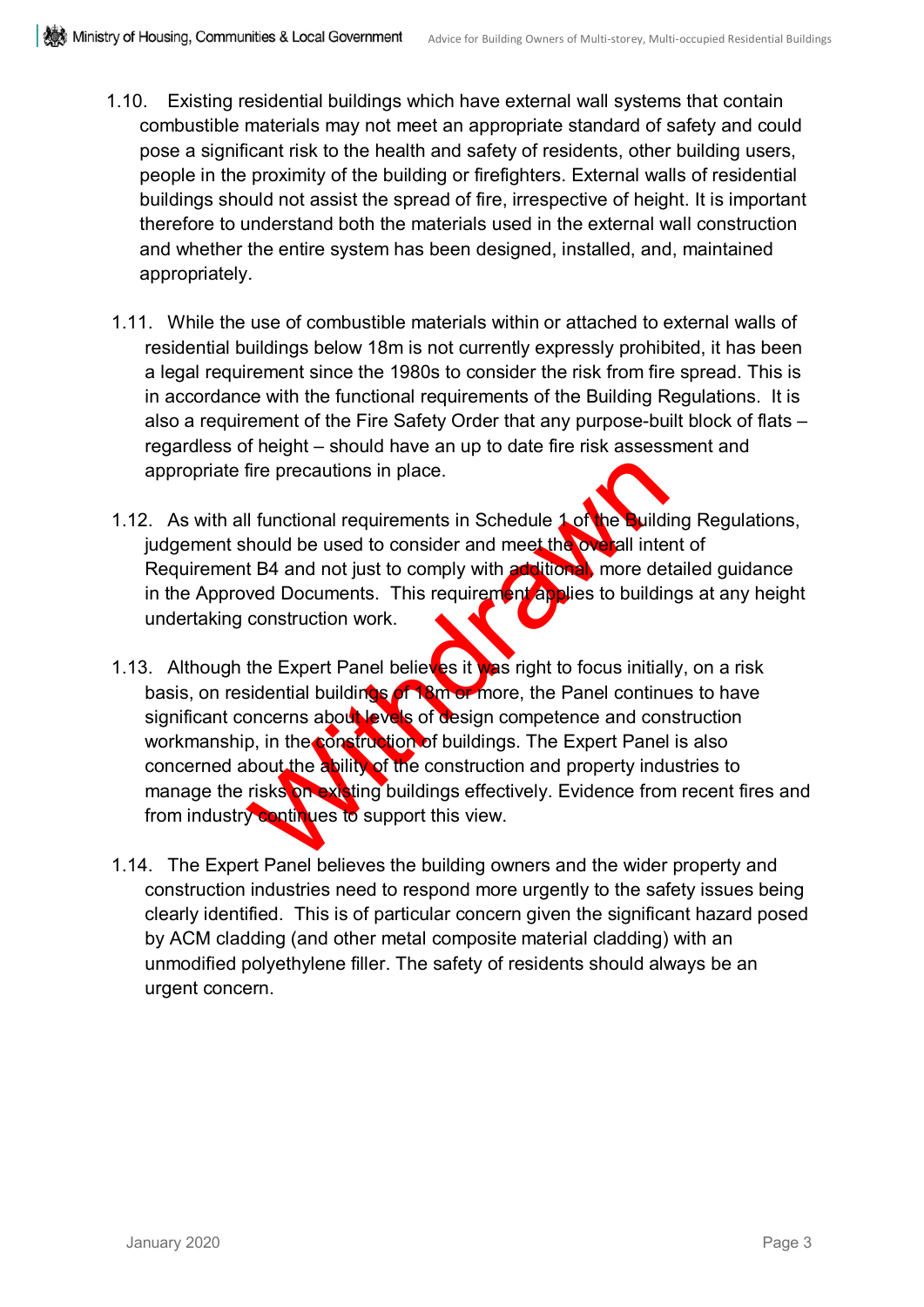- 1.15. The Expert Panel is now updating its advice, due to the increasing concerns that the industry is not acting with due haste to remediate buildings with category 3 ACM. **The Expert Panel believes ACM cladding (and other metal composite material cladding) with an unmodified polyethylene filler (category 3) presents a significant fire hazard on residential buildings[2](#page-5-0) at any height with any form of insulation.**
- 1.16. Following the Grenfell fire, the government set up a screening programme<sup>[3](#page-5-1)</sup> to assist building owners with the identification of the type of ACM present on their buildings. The screening is still open and remains free to building owners. We expect building owners who suspect they have ACM (or other metal composite material cladding) with an unmodified polyethylene filler to submit samples for testing.
- on existing residential buildings of 18 metres or hore has introduced an effective ban, through an sment of the Building Regulations 2010, on the see of conexternal walls and specified attachment wall and specified the use 1.17. For new residential buildings of 18 metres or more (or where building work is carried out on existing residential buildings of 18 metres or more), the government has introduced an effective ban, through an amendment to Regulation 7 of the Building Regulations 2010, on the use of combustible materials in external walls and specified attachments (including balconies, etc.). The ban limits the use of materials in the external wall and specified attachments to products achieving a classification of Class A1 or A2-s1,d0, subject to a number of specific exceptions. Details can be found in the Building (Amendment) Regulations 2018 (SI 2018/1230).
- 1.18. The government has also taken action to address the risks arising from balconies in the revisions to the Building Regulations introduced in December 2018. This requires balconies on new residential buildings 18m and over to be made of non-combustible materials (i.e. materials classified as A1 or A2-s1, d0).
- 1.19. The Expert Panel has had a regular dialogue with industry on its advice and welcomes ongoing industry feedback to ensure the safety of all residents. Any such feedback on this Advice Note from industry can be provided by email to: [ieap@communities.gov.uk.](mailto:ieap@communities.gov.uk)
- 1.20. The government intends to put out a call for evidence on whether there are robust approaches to prioritising the risk of residential buildings, using factors other than height. We would welcome contributions from building owners and industry to that debate to ensure that those buildings with the most significant safety risks can be prioritised.

<span id="page-5-0"></span><sup>&</sup>lt;sup>2</sup> For the purposes of this note, a 'residential building' has the meaning set out in paragraph 2.4 below.

<span id="page-5-1"></span><sup>&</sup>lt;sup>3</sup> Further information on the screening programme can be found at <https://www.gov.uk/government/publications/safety-checks-on-private-residential-blocks>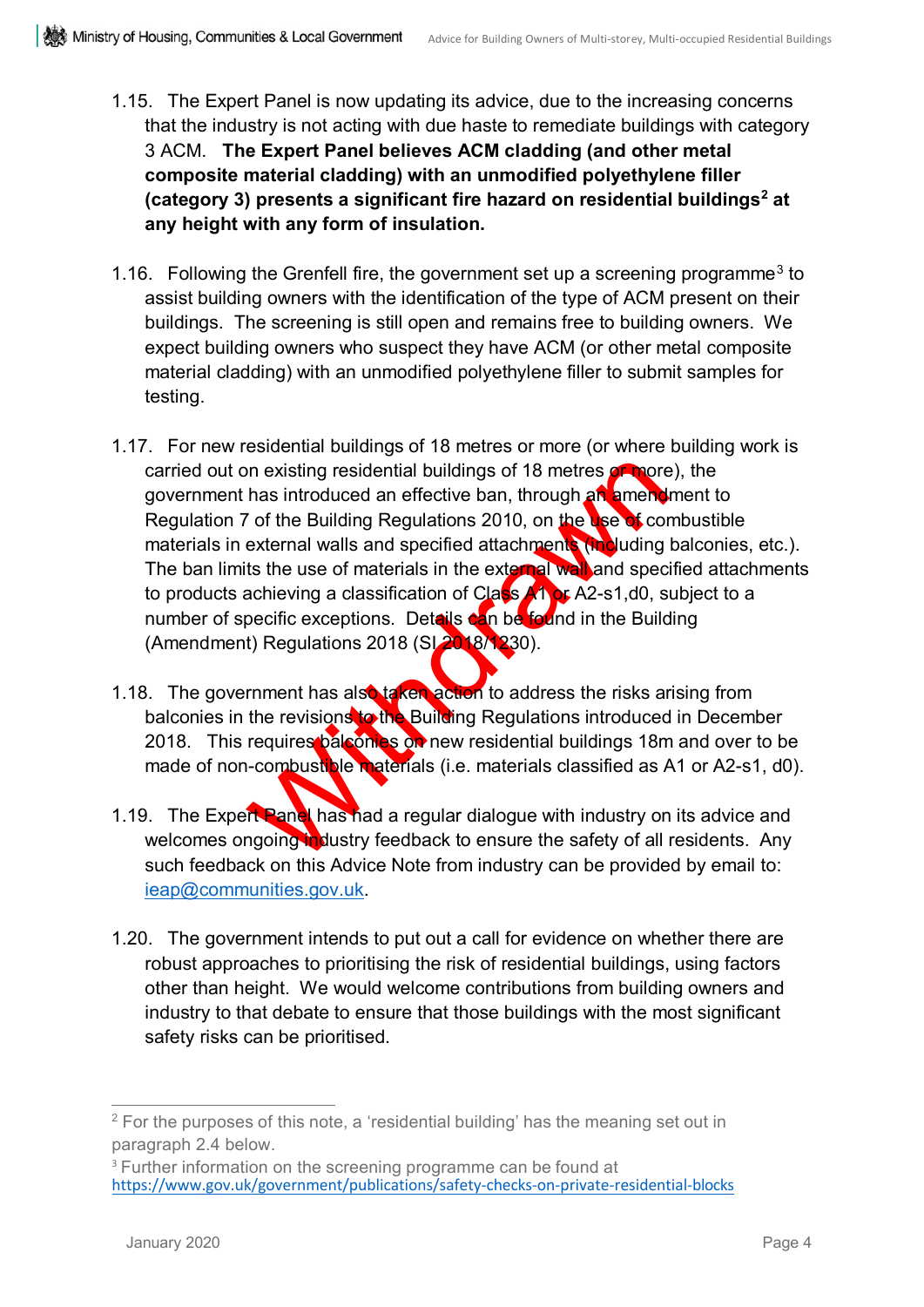#### *Summary*

- 1.21. The key points of the Expert Panel's advice can be summarised as follows:
	- 1.21.1. ACM cladding (and other metal composite material cladding) with unmodified polyethylene filler (category 3 in screening tests) presents a significant fire hazard on residential buildings at any height with any form of insulation and action to remediate unsafe wall systems and remove unsafe cladding should be taken as soon as possible. Refer to section 4 for further advice.
	- 1.21.2. ACM cladding (and other metal composite material cladding) with fire retardant polyethylene filler (category 2 in screening tests) when used with rigid polymeric foam insulation presents a notable fire hazard on residential buildings over 18m or buildings at any height with residents who need significant assistance to evacuate (particularly where horizontal, phased evacuation is in place) based on the evidence currently available. Action to remediate these unsafe wall systems should be taken as soon as possible. Refer to section **4** for further advice.
	- contal, phased evacuation is in place) based on the ently available. Action to remediate these unsafe we<br>hken as soon as possible. Refer to section for furth<br>High Pressure Laminate (HPL) systems using C<br>,d2 HPL panels on r 1.21.3. High Pressure Laminate (HPL) systems using Class C-s3,d2 or D-s3,d2 HPL panels on residential buildings of 18m or more to the height of the top occupied storey or buildings at any height with residents who need significant assistance to evacuate (particularly where horizontal, phased evacuation is in place) would not meet the functional requirements of the Building Regulations, and that these systems should be remediated. Refer to section 5 for further advice.
	- 1.21.4. Building owners with HPL systems of any class used with combusticle insulation on residential buildings of 18m or more to the height of the top occupied storey or buildings at any height with residents who need significant assistance to evacuate (particularly where horizontal, phased evacuation is in place) should seek professional advice and take appropriate remedial action. Refer to section 5 for further advice.
	- 1.21.5. All building owners of residential buildings of 18m or more to the height of the top occupied storey and also buildings at any height with residents who need significant assistance to evacuate (particularly where horizontal, phased evacuation is in place) should check their external wall systems in line with the advice in section 3 of this Advice Note.
	- 1.21.6. The risk of external fire spread should be considered as part of the fire risk assessment for all residential buildings, irrespective of height. The fire risk assessment should take in to account height, materials, vulnerability of residents, location of escape routes, and the complexity of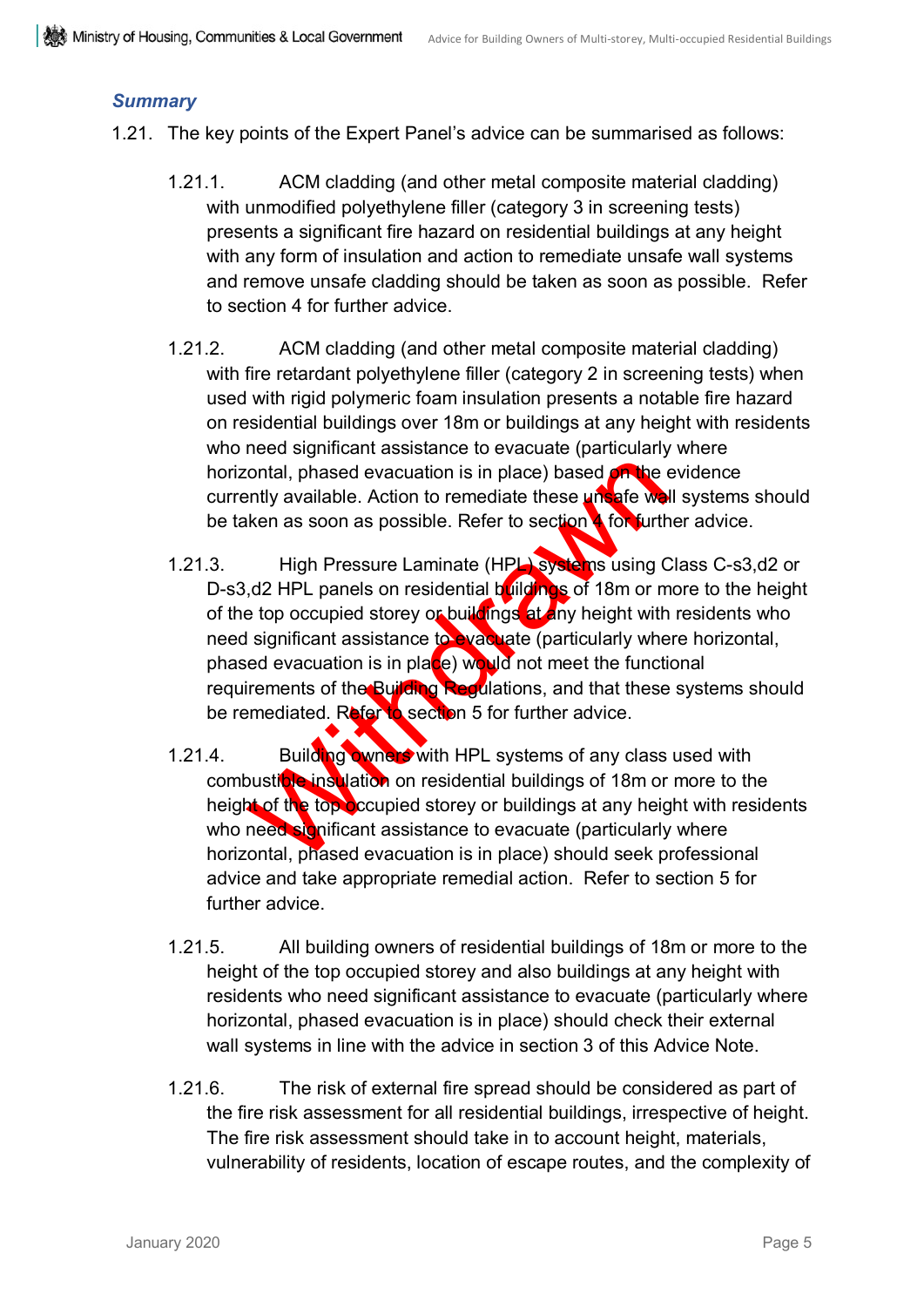the building. The explicit remediation advice provided in this advice note should be used to support the fire risk assessment and remedial actions may be required in buildings below 18m where there is a risk to the health and safety of residents, other building users, people in the proximity of the building, or firefighters.

1.22. The Expert Panel has also updated advice on the assurance and assessment of Fire Doors, which applies to residential buildings at any height. Further advice is provided on spandrel panels, balconies, external wall insulation systems, and smoke control systems.

Withdrawn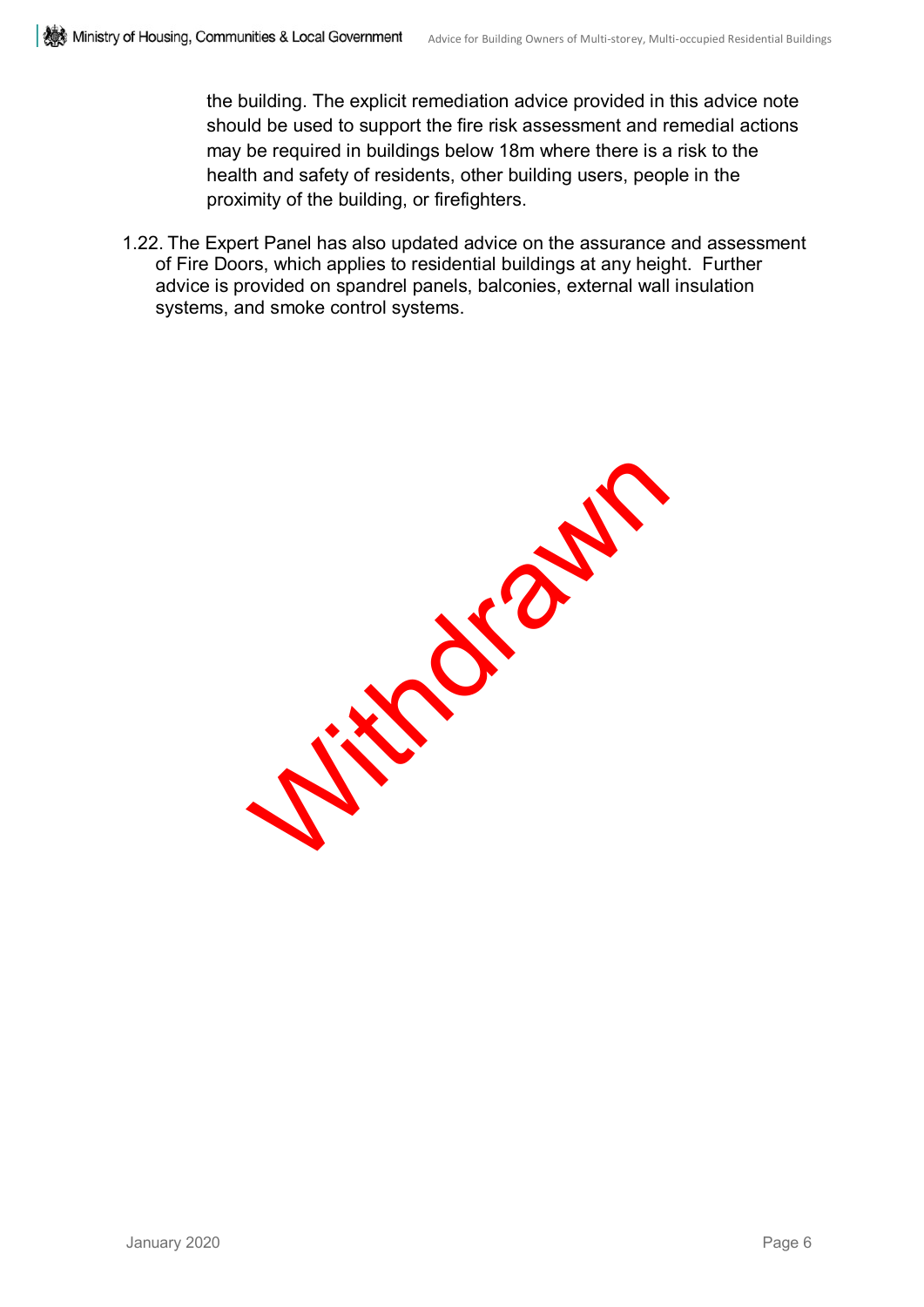### <span id="page-8-0"></span>2. Expert Panel Advice - Principles

- 2.1.This advice is intended to assist building owners in assessing the safety of residential buildings. This advice does not replace or supersede requirements under the Building Act 1984, Housing Act 2004 or Regulatory Reform (Fire Safety) Order 2005.
- 2.2.Building owners are responsible for the safety of their buildings. They may currently be the 'Responsible Person' under the Regulatory Reform (Fire Safety) Order 2005. In future they are likely to be legal duty holders following the implementation of the proposals in the Hackitt Review. The Expert Panel's view is that building owners should not wait for regulatory changes to take action to ensure the immediate safety of residents.
- Reform (Fire Safety) Order 2005) to have an unto-d<br>and to take general precautions for building<br>Reform (Fire Safety) Order 2005. Fire risk assessment<br>the principles set out in the Fire Safety Management<br>ce published by the 2.3.It is a legal requirement for a responsible person (as defined within the Regulatory Reform (Fire Safety) Order 2005) to have an up-to-date fire risk assessment and to take general precautions for buildings within the scope of the Regulatory Reform (Fire Safety) Order 2005. Fire risk assessments should take into account the principles set out in [the Fire Safety in Purpose-Built Blocks of](https://www.local.gov.uk/sites/default/files/documents/fire-safety-purpose-built-04b.pdf) Flats guidance published by the Local Government Association. Any fire risk assessment conducted should take in to account the likely fire performance of the external wall, as set out in section  $72$  of the LGA guidance.
- 2.4. Where the term 'residential building' is used in Expert Panel advice this is intended to cover all buildings that include more than one dwelling and all buildings that have a room for residential purposes as set out in the Building Regulations 2010. The Expert Panel's advice also applies to overnight patient accommodation (e.g. hospitals).
- 2.5. Where the advice provided below makes reference to height thresholds, the height of the top occupied storey should be measured as per Diagram D6 of Approved Document B 2019 edition.
- 2.6.This advice is not intended to be exhaustive and there will be other building safety matters that need consideration in respect of particular premises. Building owners should take appropriate steps to assess the building specific risks.
- 2.7. It is necessary to consider the risk from fire spread to health and safety in relation to a residential building regardless of height. When considering the risks building owners should consider the full range of risk factors. The Expert Panel's view is that the vulnerability of occupants is a significant factor in assessing this risk and, in some instances, may be more significant than building height.
- 2.8.Building owners or their appointed competent professional advisors(s) should check that the external wall systems on their buildings meet an acceptable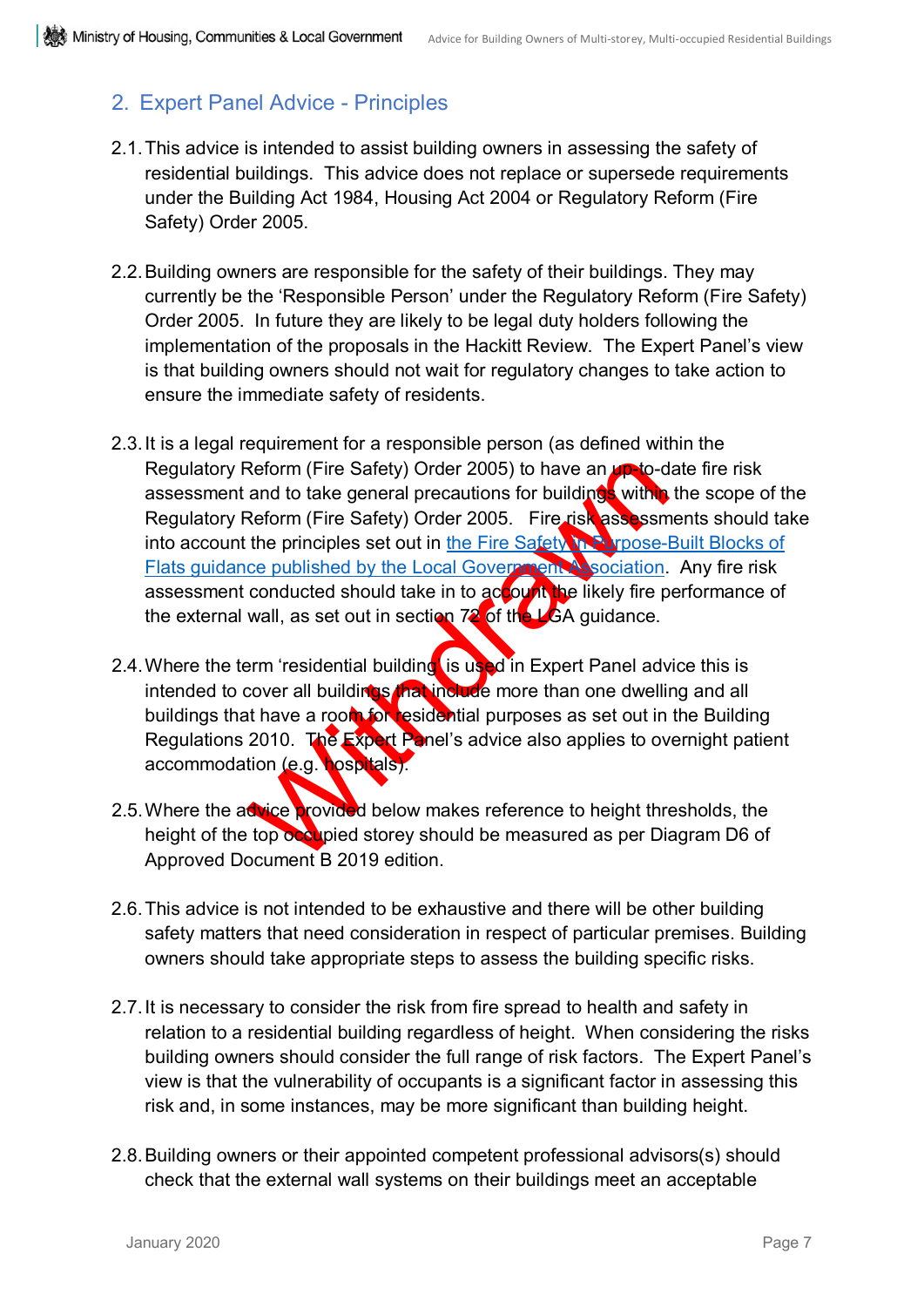standard of safety and do not contribute to the external spread of fire, irrespective of building height. Spandrel panels (including window and infill panels) are also part of the external wall of the building and should be checked. Balconies, and risks arising from their construction materials, geometry and use, must also be considered.

- 2.9.Where building owners require further technical advice it must be provided by a competent person, as this is critical for ensuring that an appropriate level of safety is achieved. In some cases, the analysis needed may be straightforward, in which case a competent fire safety professional with adequate experience in fire safety and knowledge of external wall systems may be used. In others, it will be more complex and require advice from a qualified engineer with relevant experience in fire safety, including the fire testing of building products and systems, such as a Chartered Engineer registered with the UK Engineering Council by the Institution of Fire Engineers.
- With die 2.10. The Expert Panel is aware that the Royal Institution of Chartered Surveyors (RICS), The Building Societies Association (BSA), and UK Finance has developed a cross-industry approach to enable assessments of external wall systems in high rise blocks of flats to be undertaken for mortgage lending valuation purposes. Further information on this approach is available on the [RICS website.](https://www.rics.org/uk/news-insight/latest-news/fire-safety/new-industry-wide-process-agreed-for-valuation-of-high-rise-buildings/)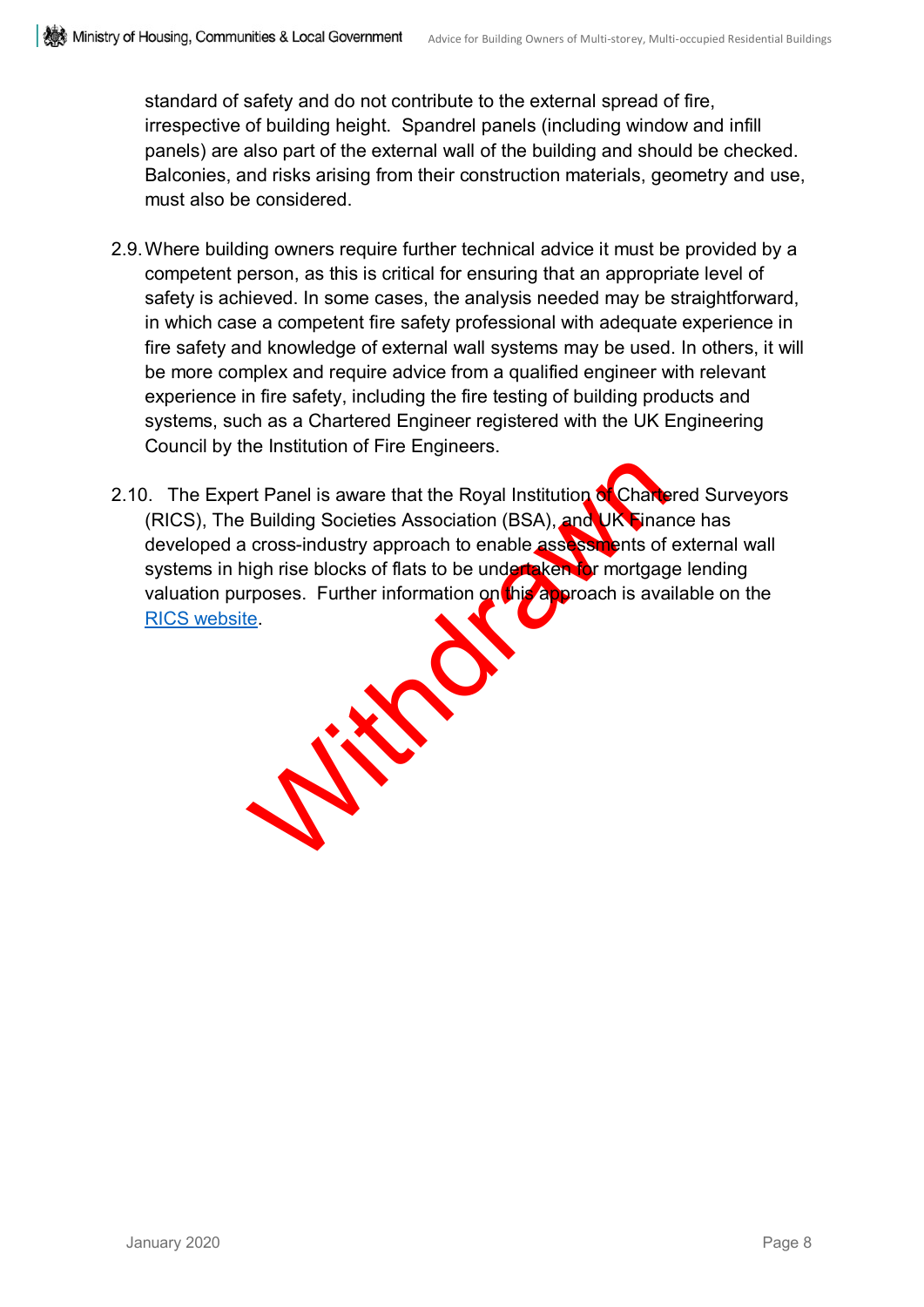### <span id="page-10-0"></span>3. Reviewing the Safety of External Wall Systems

#### *Introduction*

3.1.Building owners are responsible for ensuring the safety of their buildings. Building owners should have an up to date fire risk assessment and understand the construction of external walls and the potential performance of those wall systems in the event of fire.

#### *Understanding the construction external wall systems*

- 3.2.Existing residential buildings which have external walls that contain combustible materials may not meet an appropriate standard of safety and could pose a significant risk to the health and safety of residents, other building users, people in the proximity of the building or firefighters. External walls of residential buildings should not assist the spread of fire, irrespective of height.
- 3.3. It is important therefore to understand both the materials used in the external wall construction and whether the entire system has been designed, installed, and, maintained appropriately. This is applicable to building owners of buildings irrespective of height.
- t therefore to understand both the materials used in<br>and whether the entire system has been designed<br>ppropriately. This is applicable to building wines of<br>f height.<br>Figure of height.<br>Figure of height.<br>Figure of their recor 3.4. Building owners should check their records for information about the external wall systems used on their buildings. Information should be available from as-built drawings or the operation and maintenance manual for the building or Regulation 38 package of fire safety information. The potential that there may be incorrectly specified, or substituted products installed on tall residential buildings should not be ignored. If this information is not available, building owners may wish to contact the original construction contractor or architect and/or seek advice from a competent professional who will be able to advise further on what steps to undertake – as part of a comprehensive fire risk assessment for the building or as a more bespoke assessment of the external wall system where a recent fire risk assessment has not addressed this.
- 3.5.It should also be possible to obtain advice and information from the product manufacturers and/or contractors about the fire performance, correct installation and maintenance of materials used.
- 3.6.If building owners are unable to obtain written information on the external wall system, then they should seek the advice of a building surveyor or similar competent person with suitable experience of high-rise residential buildings. They can advise building owners on the construction of the external wall system of the building and the appropriate next steps.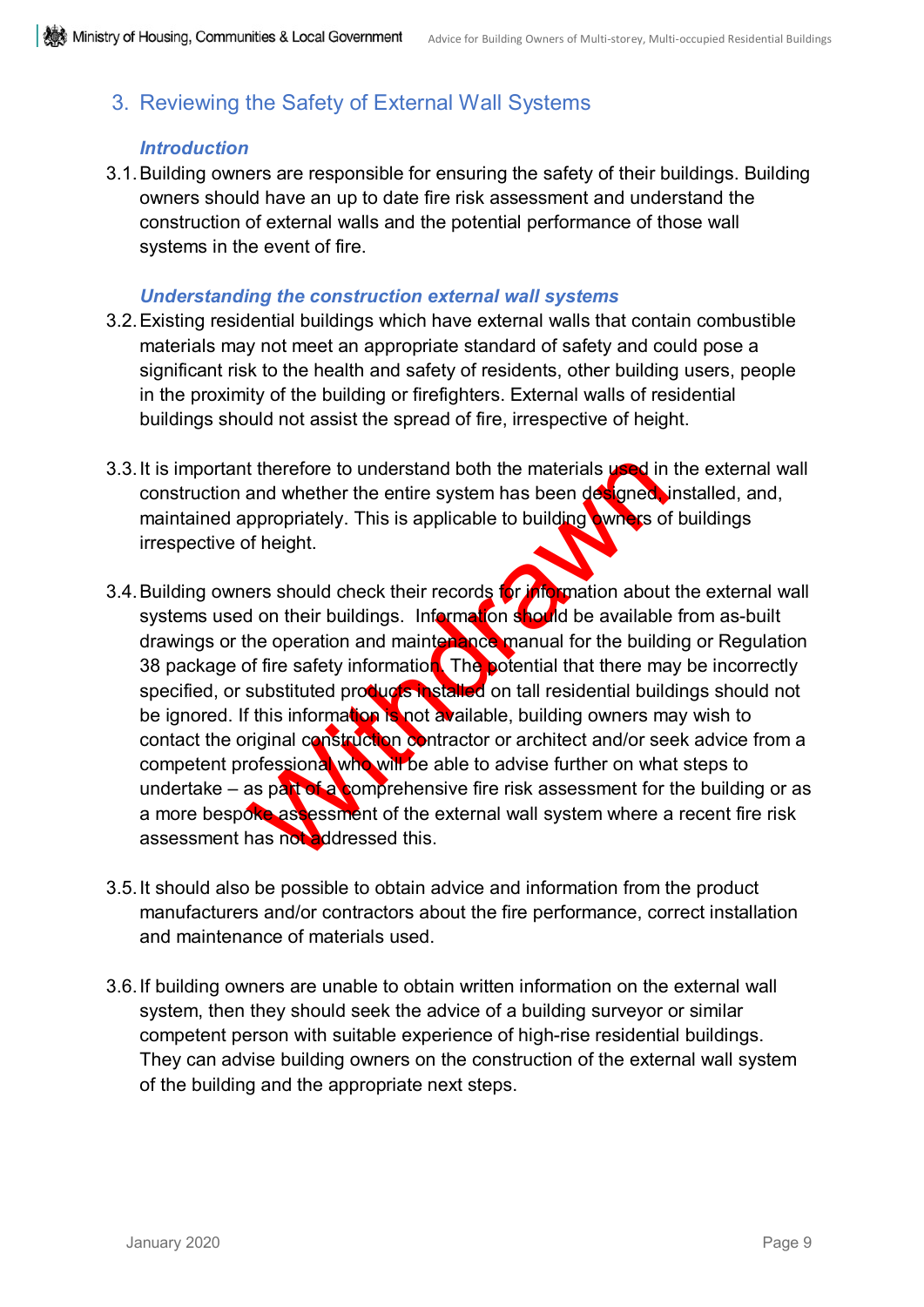3.7.Where building owners suspect they have an ACM (or other metal composite material cladding) with an unmodified polyethylene filler, they can make use of the government's [free screening programme](https://www.gov.uk/government/publications/safety-checks-on-private-residential-blocks) to confirm the category of the core material.

#### *Understanding the risk posed by external wall systems*

- 3.8.All building owners of residential buildings of 18m or more to the height of the top occupied storey and also buildings at any height with residents who need significant assistance to evacuate (particularly where horizontal, phased evacuation is in place) should follow the advice below. Building owners of residential buildings below 18m should consider whether they need to follow some or all of these steps to inform their fire risk assessment.
- 3.9.It is important to ensure that the external wall system installed on a residential building meets an acceptable standard of safety, irrespective of height. Building owners will want to satisfy themselves and their residents that buildings are safe. Diagram 1 below sets out a summary of the steps that should be followed in assessing the external wall construction of a multi-storey, multi-occupied residential building.
- want to satisfy themselves and their residents and buy<br>be external wall construction of a multi-store with the<br>diding.<br>In the external wall construction of a multi-store with the<br>diding.<br>In the pass with the clear of the s 3.10. The Expert Panel's view is that the clearest way to demonstrate that materials in the external walls system do not present a risk of fire spread is to confirm that they are made using materials that achieve Class A2-s3,d2 or better, previously referred to as limited combustibility. Where this is the case building owners should still take reasonable steps to confirm that the system is installed and maintained appropriately, including the correct design and insulation of cavity barriers and fire stopping.
- 3.11. Building owners should seek professional advice when combustible materials have been identified in the external wall system. It may not always be necessary to replace some combustible materials within a wall system subject to the advice of a competent adviser, test evidence and the information provided in Regulation 7 of the Building Regulations.
- 3.12. The assessment of the external wall should consider the materials used, the building form, the geometry of the external wall and the overall design of the external wall system. This includes spandrel panels and infill wall panels (specific advice on this is in section 6 below). This should also give consideration to internal fire safety measures (i.e. whether adequate compartmentation is in place, means of suppression of fire, fire alarm systems, smoke control systems, etc.).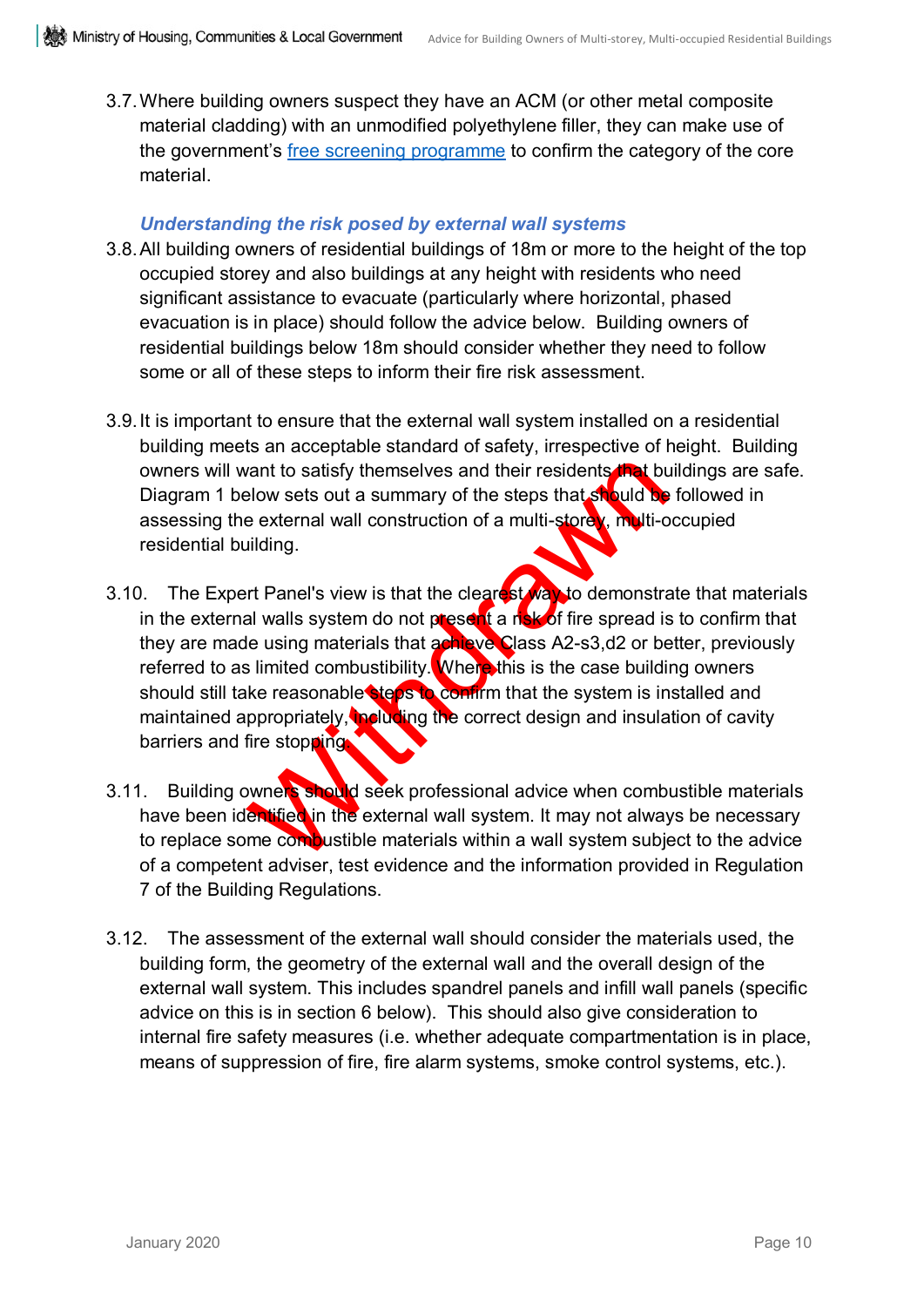- 3.13. Assessments of the external wall should also include assessment of the potential impact of any attachments to the external wall. Particular attention should be paid to any risk of fire spread from balconies and other attachments containing combustible materials. Further advice on this is included in section 7 below.
- 3.14. Some products in existing residential buildings are likely to have achieved Class B-s3,d2 or Class 0. These classifications are not on their own evidence that a system is safe. The combustibility of the material beyond the direct surface of the product may contribute to fire spread of the external walls of buildings and therefore should be included in the assessment as a whole (such as the core materials of metal composite panels or sandwich panels). It may be appropriate, subject to expert advice and supported by test evidence, to retain cladding panels achieving class B-s3,d2 if any filler material within the products and any insulation material achieves Class A2-s3,d2 or better.
- 3.15. Where it has been determined that the external wall system does not meet an appropriate standard of safety, building owners should inform their local Fire and Rescue Service and put in place appropriate short-term interim measures as set out in section 11 on Interim Measures below. For the avoidance of doubt, the removal of unsafe material and action to remediate unsafe wall systems should be carried out as soon as possible.

#### *Gathering information on test evidence*

- has been determined that the external wall<br>standard of safety, building owners should him the<br>ice and put in place appropriate short-to the vicinin n<br>matic and put in place appropriate short-to the vicidaries<br>material and 3.16. External wall systems on existing buildings may incorporate insulation products, filler material, etc. which do not meet Class A2-s3,d2 or better (previously referred to as limited combustibility) but which has been subjected to a successful BR135 classification following a BS 8414 test. External wall systems rely upon correct design detailing and construction of cavity barriers, fire stopping and in some cases external renders to inhibit fire spread. Building owners should seek professional advice on whether the external wall has been installed correctly, and as per the BS 8414 test, and maintained as recommended by the manufacturer/supplier.
- 3.17. BS 8414 tests that have led to a BR135 certification should be available from manufacturers and can sometimes be accessed via their websites. The Building Research Establishment (BRE) has published a list of BS 8414 tests it has conducted that have achieved BR135 certificates and this can be found here [www.bre.co.uk/regulatory-testing.](http://www.bre.co.uk/regulatory-testing)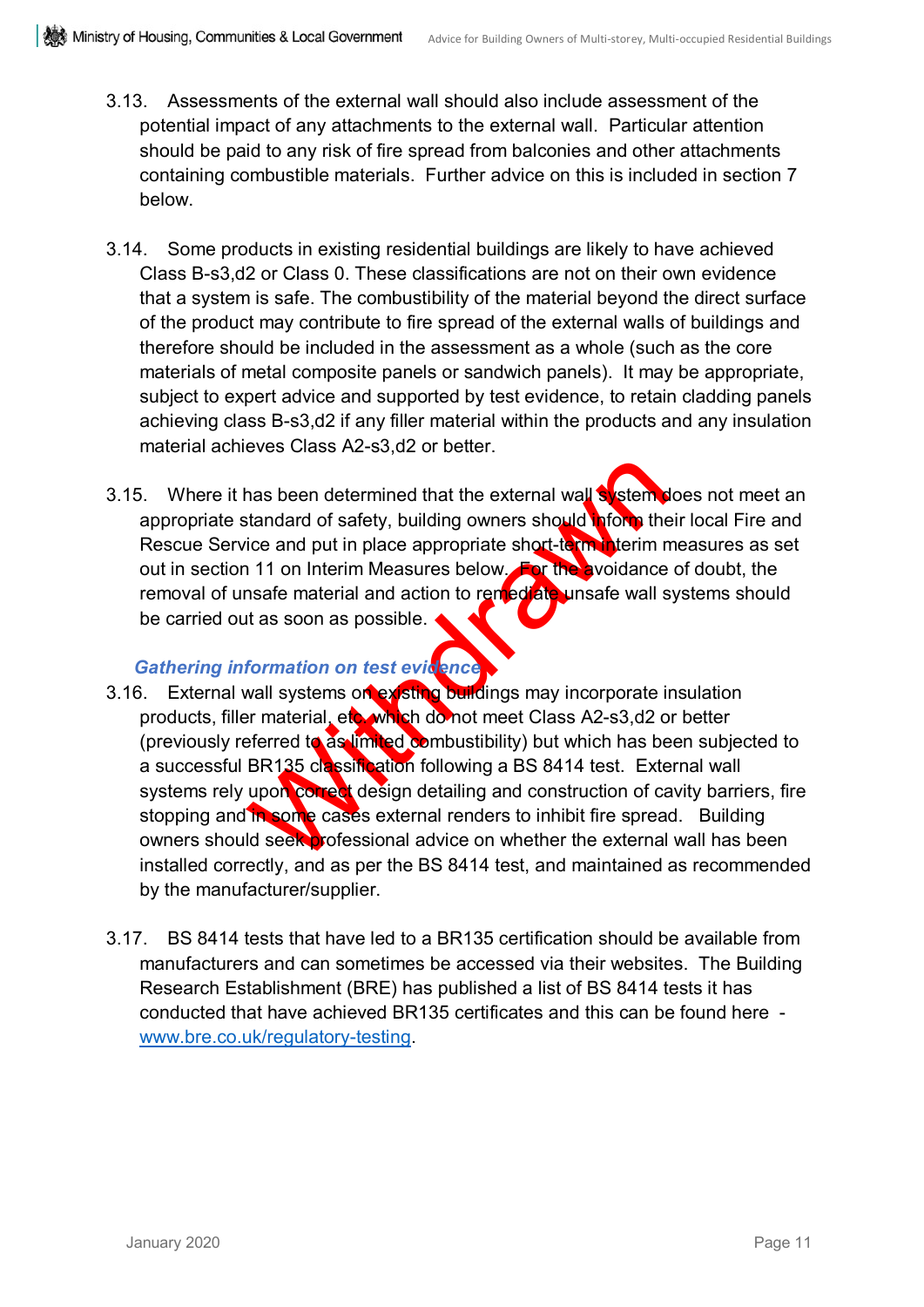- 3.18. Building owners should seek the advice of a Chartered Engineer registered with the UK Engineering Council with suitable experience in the fire safety of high-rise residential buildings where a system that should have had a BR135 certificate prior to installation does not have one. They can advise on next steps; this may include carrying further large-scale tests or forming an opinion on the risk posed to occupants based on available evidence.
- 3.19. Where the system, or any product in the system, is to be assessed in lieu of carrying out a specific test, this should be carried out by a Chartered Engineer registered with the UK Engineering Council with suitable experience in the fire safety of high-rise residential buildings. The assessment should be conducted in accordance with the relevant standard for extended application for the test in question and in accordance with the principles set out in BS EN 15725. The assessment should include details of the test evidence that has been used to support the assessment. The assessment should consider both the thermodynamic and thermo-mechanical performance of the materials, products and system.
- 3.20. Further information on this can be found in the Passive Fire Protection Federation's Guide to undertaking technical assessments of the fire performance of construction products, 2019.

#### *Where to find further information on the suitability of products*

- thermo-mechanical performance of the materials, proton and formation on this can be found in the Passive Fire F<br>Guide to undertaking technical assessments of the<br>products, 2019.<br>In products, 2019.<br>With different informatio 3.21. The government conducted several BS 8414 tests on ACM cladding in combination with different insulation systems in 2017. The results of the tests are set out in the section on ACM below and the test reports can be found on the [government website.](https://www.gov.uk/guidance/aluminium-composite-material-cladding) Advice specific to ACM cladding panels is provided in section 4. The government has also conducted a BS 8414 test on an HPL Class B panel with non-combustible insulation and specific guidance on HPL can be found in section 5 below.
- 3.22. The government has been working with BRE to investigate the burning behaviour of selected cladding products using physical testing at bench/intermediate-scale in a laboratory. The Expert Panel has considered the interim results of these tests in developing this advice and understands that the government intends to publish the results later in the year.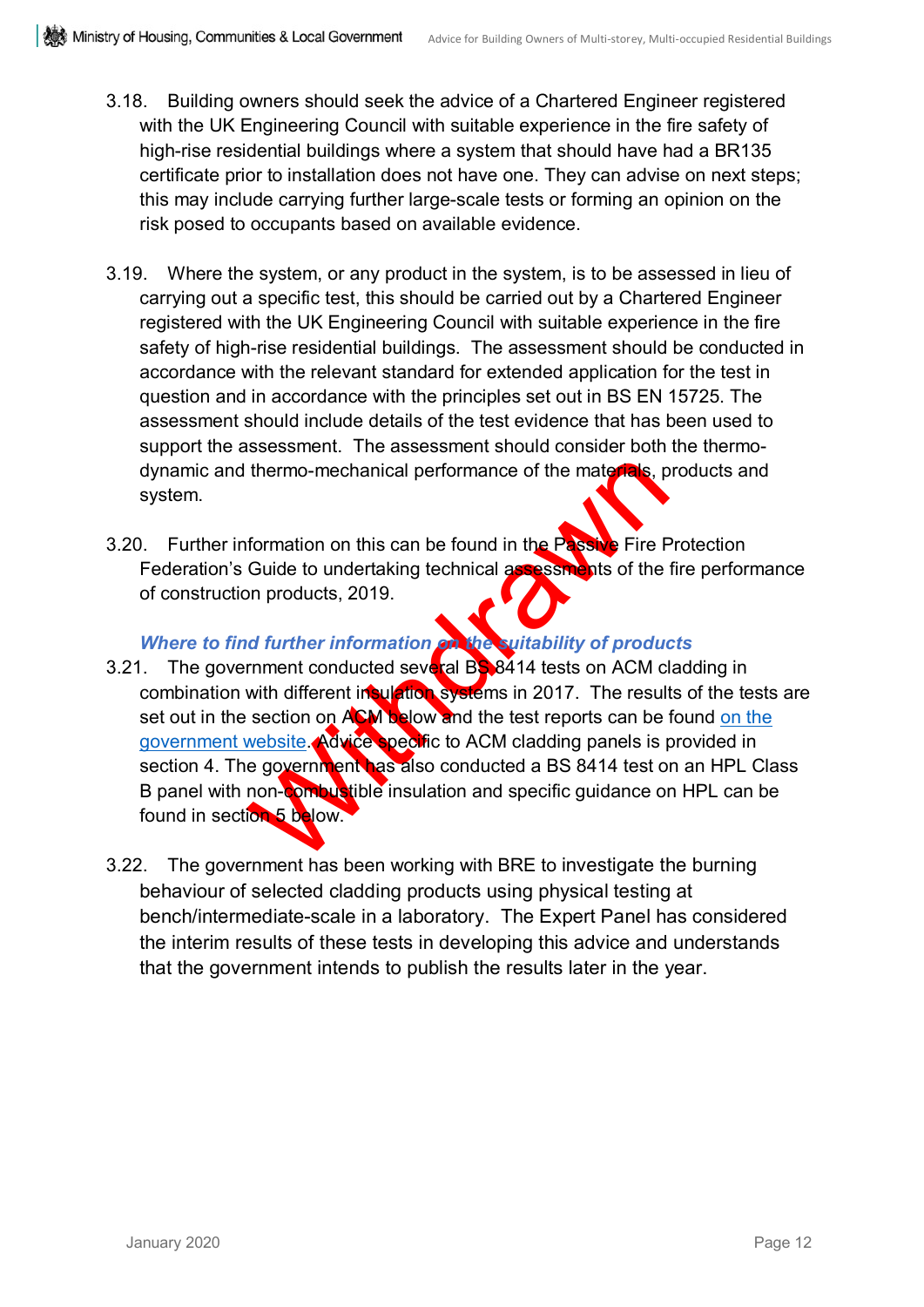#### Diagram 1 – Process chart for assessing external wall systems



Building Surveyor with suitable experience of fire afety in high-rise residential buildings

Safety Professional with suitable experience of the fire safety of high-rise residential buildings

Requires a Chartered Engineer with suitable experience of fire safety in high-rise residential buildings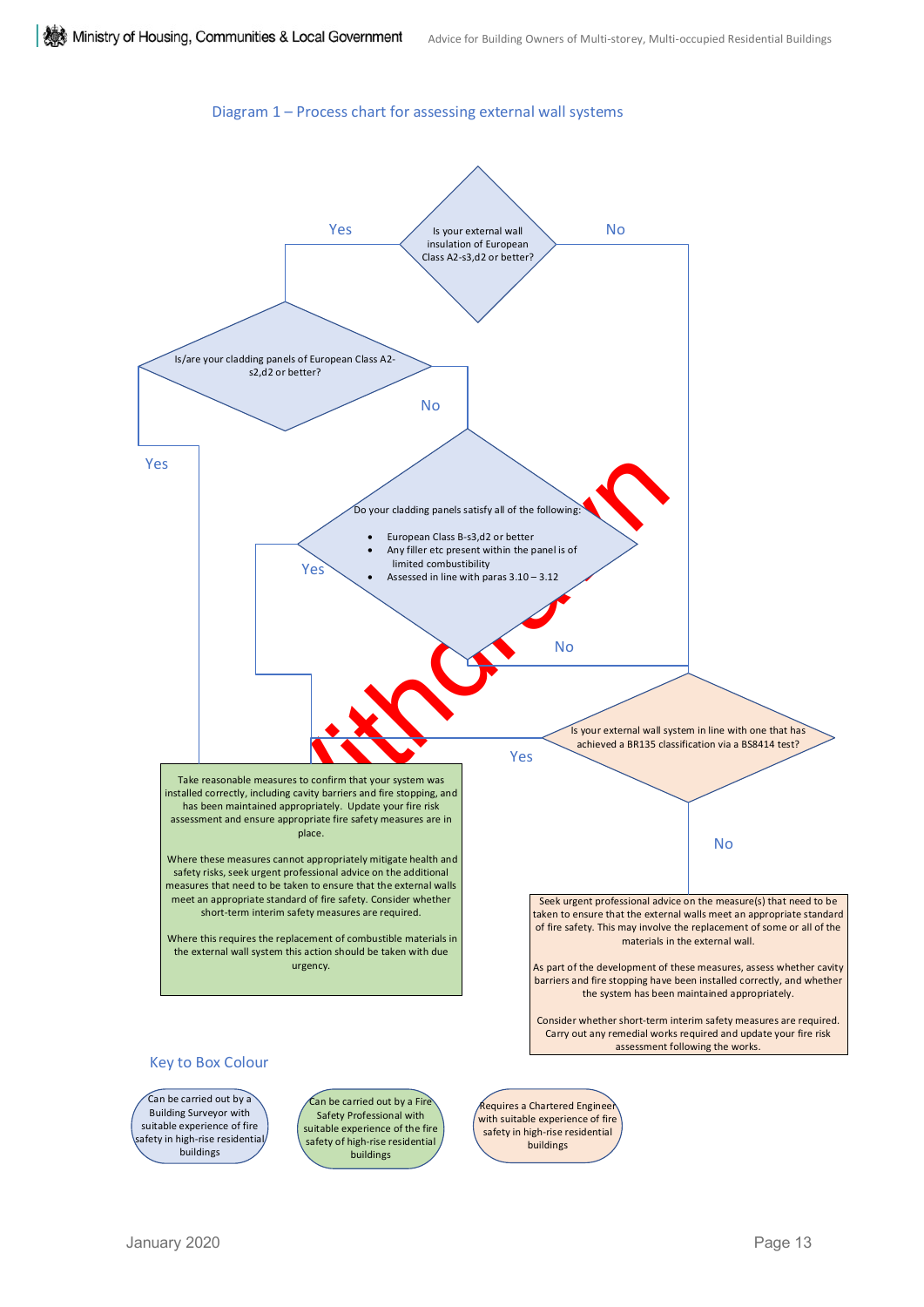### <span id="page-15-0"></span>4. Aluminium Composite Material Panels

- 4.1.In light of early concerns about the role cladding played in the Grenfell Tower fire, building owners were asked to identify residential tower blocks over 18 metres in height with Aluminium Composite Material (ACM) cladding. Initial screening tests were made available, at no cost to building owners, to identify whether cladding was of 'limited combustibility'.
- 4.2.Alongside initial screening tests, MHCLG issued advice on short-term interim fire safety measures building owners should take to ensure the short-term safety of their residents; in particular arranging a visit from the local fire and rescue services (FRS). These short-term measures were put in place to allow building owners to assess their external wall systems, and if required remove any unsafe materials and to take action to remediate unsafe external wall systems as soon as possible to ensure resident safety. The Expert Panel remain concerned over the length of time taken to remediate unsafe external wall systems and building owners should not be relying on short-term interim measures over an extended period of time.
- Frame taken to remediate unsafe external wall system<br>and not be relying on short-term interim measures with the<br>e.<br>So of the screening test results, and an advice from the<br>net commissioned a series of large-spale system te 4.3. On the basis of the screening test results, and on advice from the Expert Panel, the government commissioned a series of large-scale system tests in 2017, testing how different types of ACM panels behave in a fire with different types of insulation. The British Standard test used for the large-scale tests (BS 8414) is a way of demonstrating that a wall system meets Building Regulations guidance for residential buildings over 18m. Seven tests were undertaken in priority order, taking into consideration which systems were likely to present most risk, so urgent advice could be provided to building owners.
- 4.4. A summary of the results and advice for building owners is set out in this advice.

#### *Key findings*

- 4.5.The Expert Panel initially issued advice stating that:
	- 4.5.1. ACM cladding with unmodified polyethylene filler (category 3) presents a significant fire hazard on residential buildings over 18m with any form of insulation.
- 4.6.We are now updating our advice, due to the increasing concerns that the industry is not acting with due haste to remediate buildings with category 3 ACM. The Expert Panel's advice is that:
	- 4.6.1. ACM cladding (and other metal composite material cladding) with unmodified polyethylene filler (category 3) presents a significant fire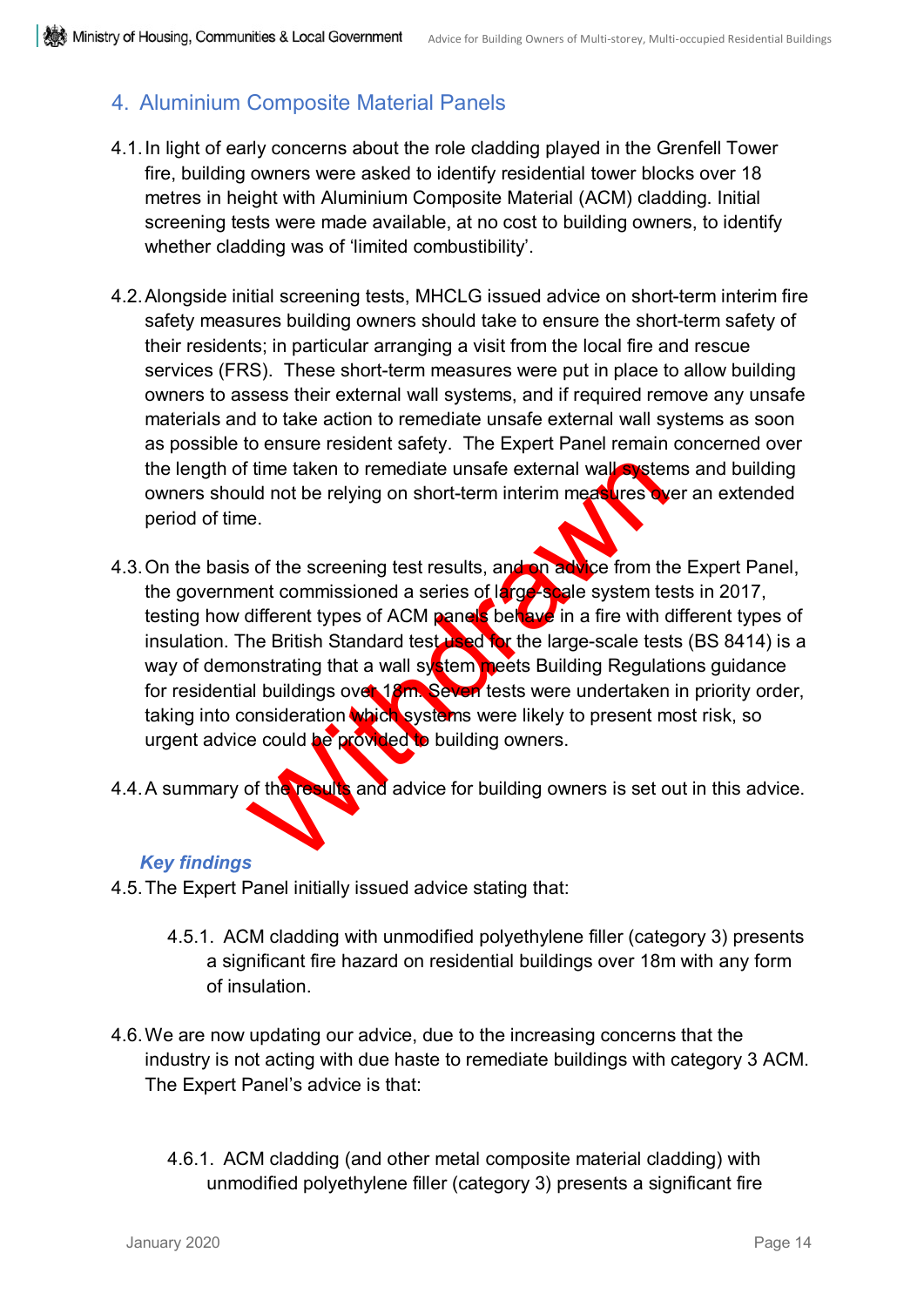hazard on residential buildings at any height with any form of insulation.

- 4.7.The Expert Panel continues to believe that:
	- 4.7.1. ACM cladding with fire retardant polyethylene filler (category 2): presents a notable fire hazard on residential buildings over 18m when used with rigid polymeric foam based on the evidence currently available.
	- 4.7.2. ACM cladding (and other metal composite material cladding) with fire retardant polyethylene filler (category 2) used with non-combustible insulation (e.g. stone wool) can be safe on residential buildings at any height, where materials have been fitted and maintained appropriately, including provision for adequate fire breaks and cavity barriers.
	- 4.7.3. ACM cladding (and other metal composite material cladding) with A2 filler (category 1) can be safe on residential buildings at any height with foam insulation or stone wool insulation, if materials have been fitted and maintained appropriately, including provision for adequate fire breaks and cavity barriers.
- (category 1) can be safe on residential building at<br>an insulation or stone wool insulation, if materials had<br>tained appropriately, including provision for adequa<br>cavity barriers.<br>Les where ACM is present in buildings above 4.8. In all instances where ACM is present in buildings above 18m, building owners have been advised that they should seek professional advice on what further steps to take with respect to their cladding system based on the specific circumstances of their building, and to satisfy themselves that their building is safe.

#### *Advice for building owners on the ACM large-scale wall system tests*

- 4.9. The government initially commissioned six tests on the advice of the Expert Panel, testing three types of ACM cladding with two commonly used types of insulation; and published the accompanying explanatory note on 20 July 2017. A seventh test was subsequently commissioned, to test one of the types of cladding with a third kind of insulation.
- 4.10. In all other respects, all tests were specified and constructed according to the guidance supporting the Building Regulations – including fire stopping between floors and the required cavity barriers in place. The detailed technical specification for each of the tests is available on the Building Safety Programme webpage.
- 4.11. Results of the seven tests, and accompanying advice for building owners, are available on the Building Safety Programme webpage, and are summarised in the table below.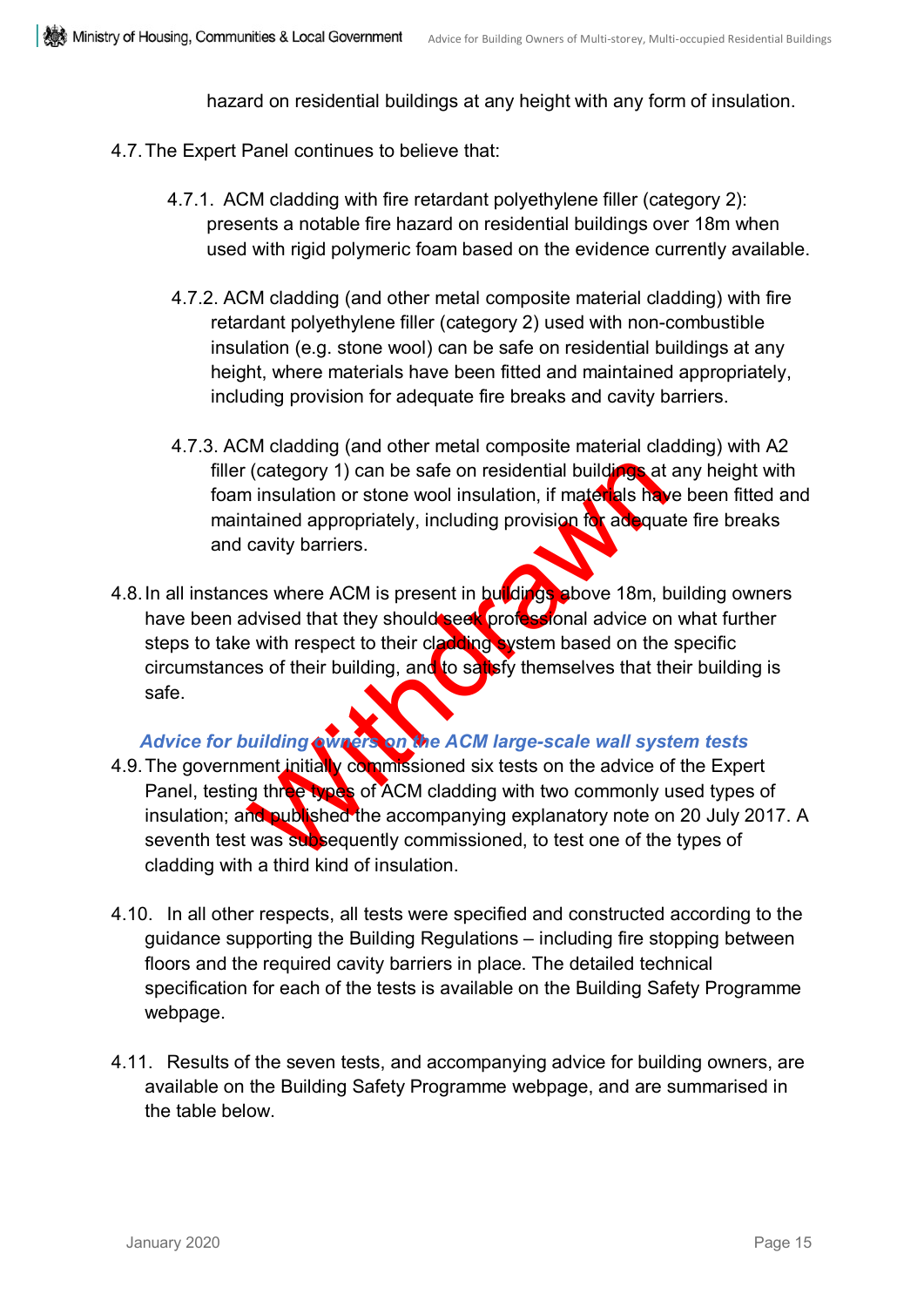| <b>Aluminium Composite Material</b><br>(ACM) with | <b>Insulation</b>    |                      |                      |  |
|---------------------------------------------------|----------------------|----------------------|----------------------|--|
|                                                   | <b>PIR Foam</b>      | <b>Phenolic Foam</b> | <b>Stone Wool</b>    |  |
| Unmodified polyethylene filler Test 1 failed      |                      | N/A                  | <b>Test 2 failed</b> |  |
| (Cat. 3 in screening tests)                       | Report               |                      | <b>Report</b>        |  |
| <b>Fire retardant polyethylene</b><br>filler      | Test 3 failed        | <b>Test 7 failed</b> | <b>Test 4 passed</b> |  |
| (Cat. 2 in screening tests)                       | Report               | <b>Report</b>        | <b>Report</b>        |  |
| <b>Limited combustibility filler</b>              | <b>Test 5 passed</b> | N/Ą                  | <b>Test 6 passed</b> |  |
| (Cat. 1 in screening tests)                       | <b>Report</b>        |                      | <b>Report</b>        |  |

- ustibility filler<br>
Test 5 passed<br>
Pring tests)<br>
Report<br>
Test 5 passed<br>
Report<br>
We the Test 1 and Test 2 report<br>
we that any wall system containing an ACM category<br>
when combined with limit a combustibility insulation<br>
when 4.12. Based on the Test 1 and Test 2 results, the Expert Panel's advice is that they do not believe that any wall system containing an ACM category 3 cladding panel, even when combined with limited combustibility insulation material, would have met Building Regulations, and are not aware of any tests of such combinations meeting the standard set out in BR135. Wall systems with these materials therefore present a significant fire hazard on residential buildings of any height.
- 4.13. Tests 3 and 7 both failed the test, which means they did not resist the spread of fire over the wall to the standard set out in BR135. The Expert Panel's advice is that, based on these test results, and in the absence of any other large-scale test evidence, it is unlikely that any combination of ACM cladding with fire retardant polyethylene filler (category 2 in screening tests) and rigid polymeric foam insulation would pass the BS 8414 test. This combination of materials therefore presents a notable fire hazard on residential buildings over 18m. It is also necessary to consider the risk from fire spread of these wall systems to health and safety in relation to a residential building of any height.
- 4.14. Test 4 passed the test, which means the wall system resisted the spread of fire over the wall to the standard set out in BR135. The Expert Panel's advice is that this result shows one way in which compliance can be achieved and offers an indication of how remedial works could be specified for those buildings that have been found to have problems.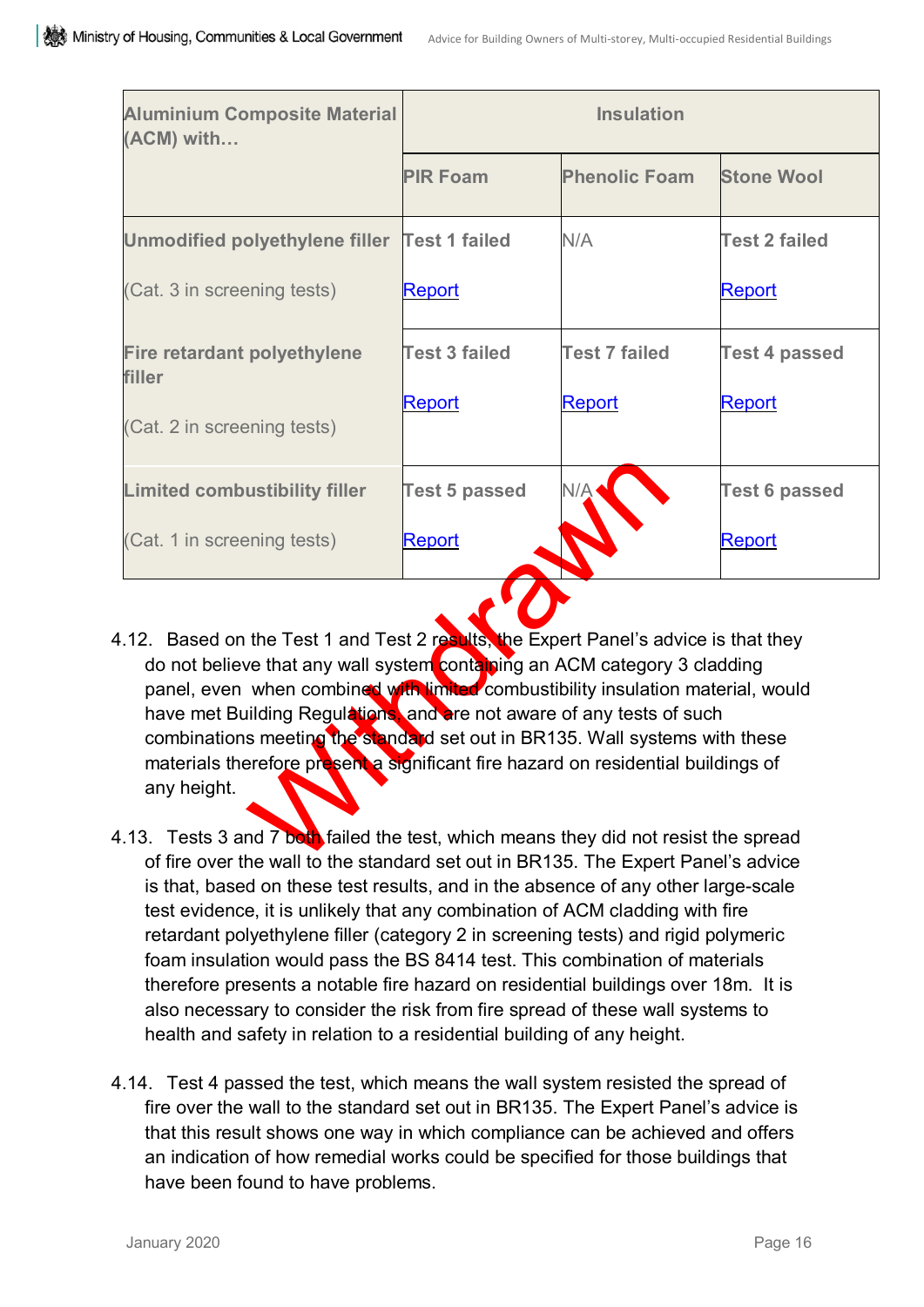- 4.15. However, it is important to note that there are many different variants of this cladding and insulation and it is possible that products from different manufacturers may behave differently in a fire. The composition of ACM panels with fire retardant polyethylene filler can vary between manufacturers. The average of the calorific values of the fire retardant panels used in the test were 13.6 MJ/kg. Building owners with this combination of materials should consult their screening tests to check how their category 2 values compare. A higher value will indicate greater combustibility than the panel used, and vice versa.
- 4.16. Equally, it is important to note that materials may have been fitted or maintained differently, to how the tests were specified and constructed, which can affect the safety of the cladding system. Fixing details and the provision of cavity barriers and fire stopping are also very important and critical to the overall performance of the wall system. Building owners should seek professional advice that looks at the specific circumstances of their building.
- ooks at the specific circumstances of their building.<br>
5 and Test 6 wall systems both passed the test whis<br>
spread of fire over the wall to the standard destruct it<br>
is advice is that these results show ways in wh<br>
aved an 4.17. The Test 5 and Test 6 wall systems both passed the test, which means they resisted the spread of fire over the wall to the standard set out in BR135. The Expert Panel's advice is that these results show two ways in which compliance can be achieved and offer an indication of how remedial works could be specified for those buildings that have been found to have problems. In particular, Test 6 reaffirms that one way to ensure that a cladding system adequately resists external fire spread is for all of the relevant elements of the wall to be of limited combustibility.
- 4.18. However, the composition of different products from different manufacturers will vary and it is possible that products from different manufacturers may behave differently in a fire. Equally, it is important to note that the materials used may have been fitted or maintained differently, to how the tests were specified and constructed, which can affect the safety of the cladding system.

Following the Grenfell fire, the government set up a screening programme to assist building owners with the identification of the type of ACM present on their buildings. The screening is still open and remains free. We expect building owners who suspect they have ACM (or other metal composite material cladding) with an unmodified polyethylene filler to submit samples for testing. Further information on the screening programme can be found at [https://www.gov.uk/government/publications/safety-checks-on-private](https://www.gov.uk/government/publications/safety-checks-on-private-residential-blocks)[residential-blocks.](https://www.gov.uk/government/publications/safety-checks-on-private-residential-blocks)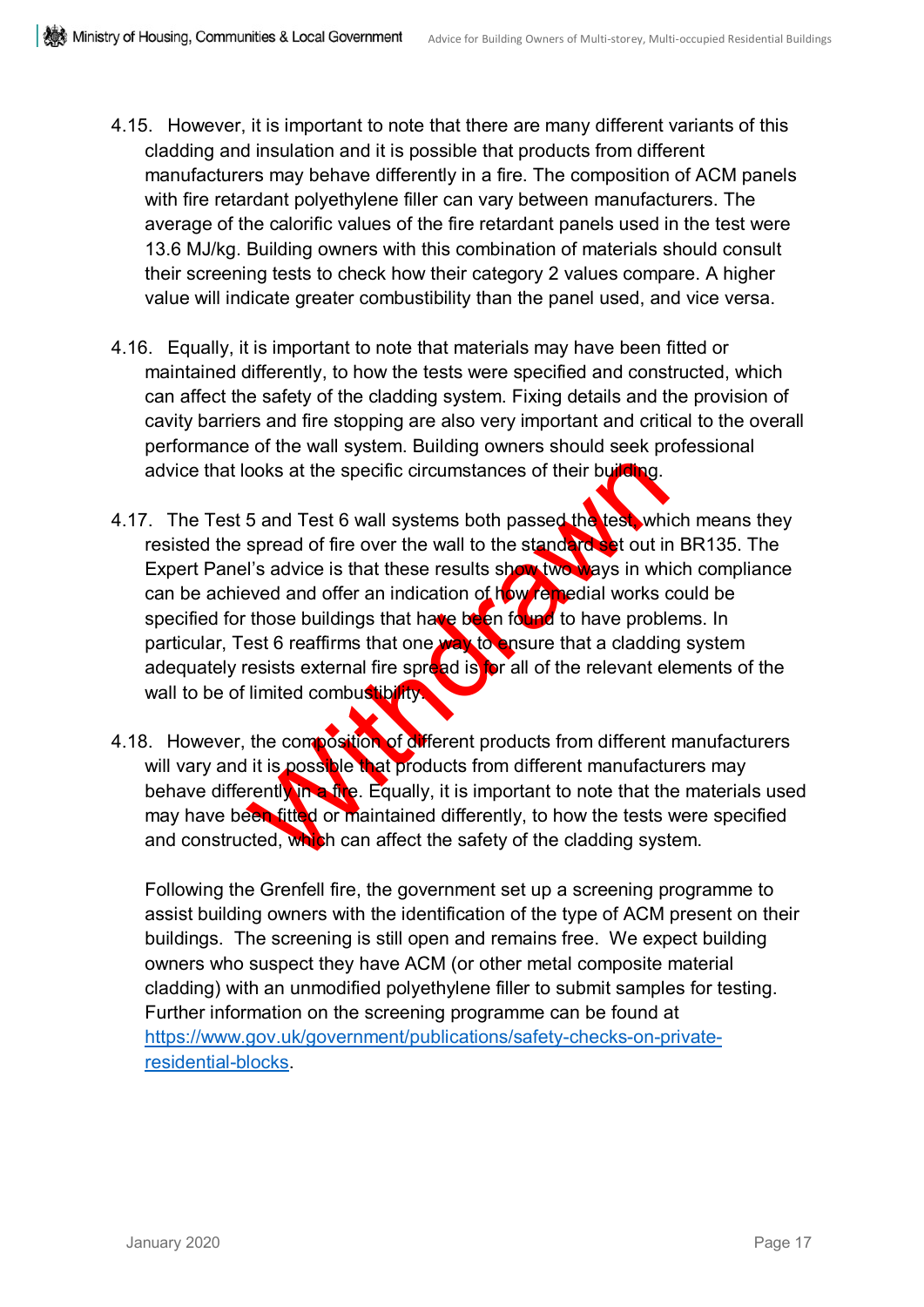#### *What should building owners do where they have wall systems which failed the ACM system tests*

- 4.19. Firstly, and while building owners are considering as a matter of urgency further actions they should take, based on the advice from the Expert Panel, it is recommended that they ensure they implement, if they have not done so already, the short-term Interim Measures set out in section 11 of this advice and also undertake immediate measures to remediate their system. Fire and rescue services will continue to work with building owners to ensure any necessary mitigation short-term measures are in place. For the avoidance of doubt the removal of unsafe material and action to remediate unsafe wall systems should be carried out as soon as possible. As stated in 11.21, of section 11 of this advice; in the case of the most serious risk, consideration must be given to moving some or all residents out of the block until satisfactory remedial work has been completed. Interim measures are not a long-term solution and action to carry out remedial work should be taken as soon as possible.
- eted. Interim measures are not a long-term solution<br>medial work should be taken as soon as possible.<br>
, building owners should take profession at a vice or<br>
e with respect to their cladding system. This professi<br>
from a qu 4.20. Secondly, building owners should take professional advice on what further steps to take with respect to their cladding system. This professional advice may be obtained from a qualified chartered professional with relevant experience in fire safety, including fire testing of building products and systems, such as a chartered engineer or surveyor registered with the Engineering Council by the Institution of Fire Engineers or a chartered professional from another built environment profession specialising in fire safety consultancy. Professional assessment of system performance may be obtained from a test laboratory accredited by the United Kingdom Accreditation Service (UKAS) to carry out BS 8414 full-scale tests and classify results to BR135.
- 4.21. Based on advice from the Expert Panel, where building owners have wall systems that failed the tests, it is recommended that in conjunction with their own professional advice they should follow the steps set out below:
	- 4.21.1. Take full professional advice on what remedial work is necessary to ensure the safety of their building. This may need to consider the combination of materials used in the cladding system, as well as whether the construction of their building meets the other provisions of the functional requirements of the Building Regulations, and supporting guidance, including fire stopping between floors and the required cavity barriers in place.
	- 4.21.2. Building owners will need to take professional advice to ensure that any remedial work is undertaken safely (for example from an expert in cladding systems with relevant experience), and to ensure any replacement materials are safe.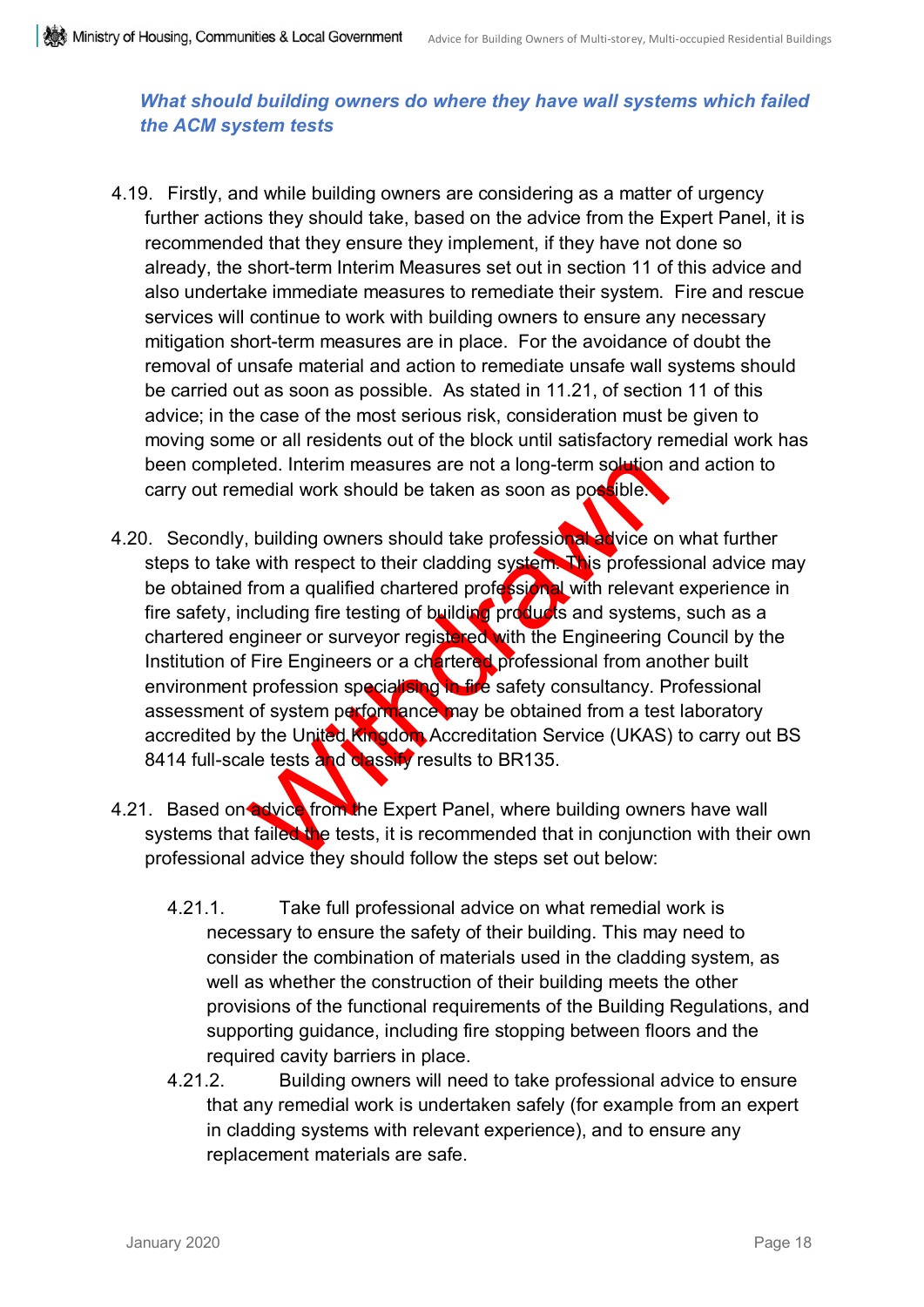- 4.21.3. Assure themselves that remedial work also complies with functional requirements of the Building Regulations, and supporting guidance, on how the system is designed and fitted – including provisions for fire breaks and cavity barriers.
- 4.21.4. Ensure that when any work is carried out, including removing cladding, care is taken to consider the impact that removal may have on the other wall elements, and therefore on the overall structural and fire integrity of the building as well as other Building Regulation requirements. In particular, care should be taken to ensure that insulation material is not exposed to the elements unnecessarily. (MHCLG has published a circular letter to building control bodies which sets out the planning and building control requirements that will need to be considered).

With July 2nd 1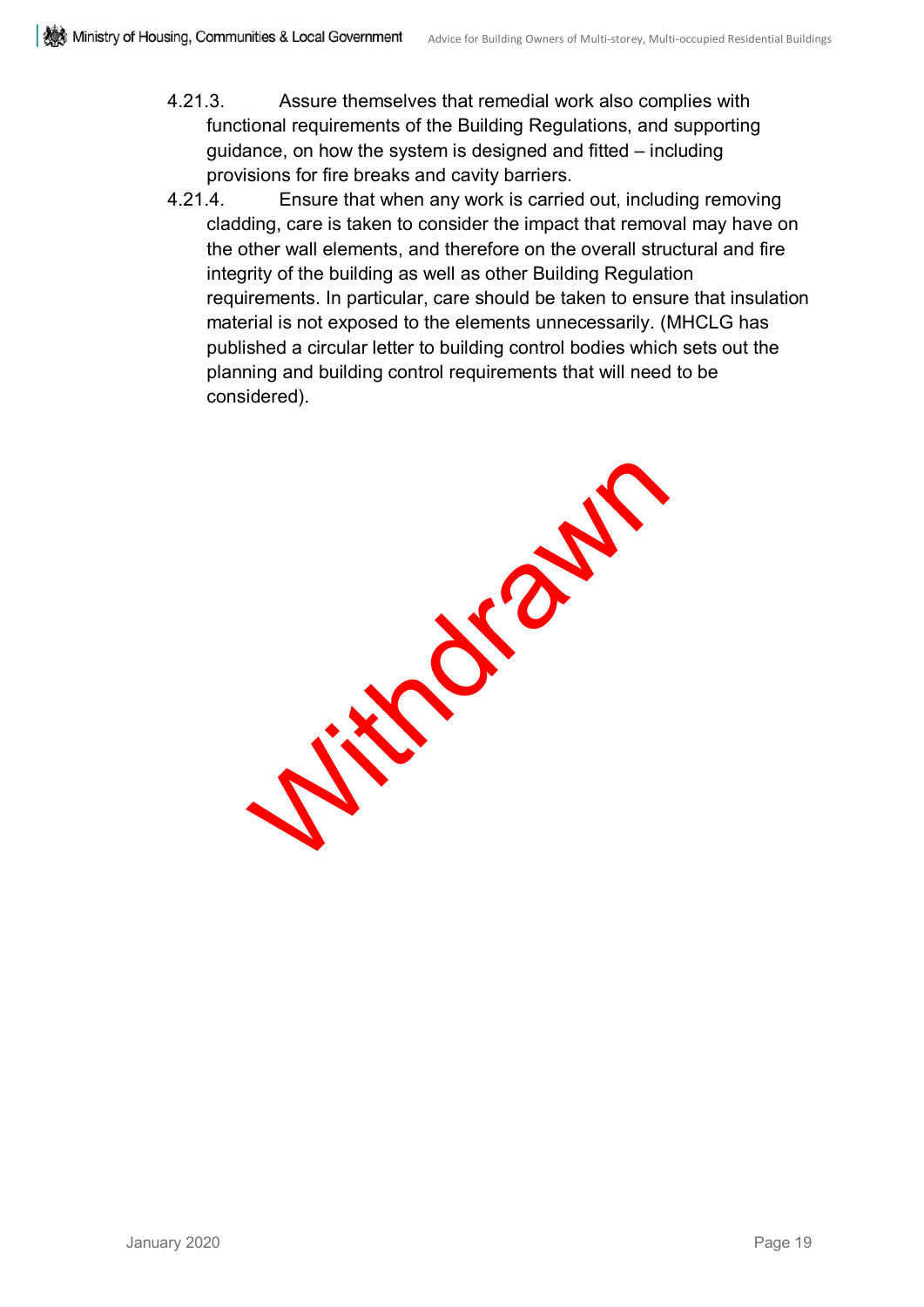### <span id="page-21-0"></span>5. High Pressure Laminate Panels

5.1.High Pressure Laminate (HPL) panels can have a wide range of fire performance and it is important that building owners are aware of the fire performance of the panels that have been installed on their building(s).

#### *High Pressure Laminate panels and how do they perform*

- 5.2.HPL panels are usually available in a wide range of colours and finishes which makes them attractive as a way of bringing colour and different finishes to an external facade.
- 5.3.HPL panels are usually made by taking sheets of wood or paper fibre, layering them with a resin and bonding them under heat and pressure. An HPL panel, may or may not include additional chemicals to provide fire retardant properties to the panel.
- sification of an HPL panel can vary depending on the<br>hickness and whether or not it incorporates fire retard<br>with fire retardant chemicals added are sometimes in<br>and typically achieve Class B-s1.d6. Panels manufact<br>can be 5.4. The fire classification of an HPL panel can vary depending on its material properties, thickness and whether or not it incorporates fire retardant chemicals. HPL panels with fire retardant chemicals added are sometimes referred to as "FR grade" and typically achieve Class B-s1, do. Panels manufactured without fire retardant can be Class C or D, depending on the thickness and make-up of the panel (e.g. fibre and resin used).
- 5.5. Information on the fire performance of the HPL panel installed, if not provided in the information above, may be available from the manufacturer provided the building owner can provide information on the characteristics of the HPL panel installed (i.e. colour, width, thickness, identifying markings, etc.).
- 5.6. We are aware that there have been some cases of product substitution and where building owners are not confident that the panel specified has been installed. Building owners may wish to take additional steps to assure themselves that the panels which have been installed are the one available in the literature. This can be done by commissioning a competent professional adviser such as a competent building surveyor to remove and examine the panels that have been installed, this may include bench-scale testing. Where testing of the material is required, this should be carried out by a UKAS accredited testing laboratory.
- 5.7. The test MHCLG has conducted, based on the advice of the Expert Panel, is a large-scale BS 8414 test including HPL (FR) (Class B-s1,d0) panels with stone wool insulation. This combination was selected as MHCLG received feedback from industry that this type of HPL panel was commonly used on high-rise residential buildings. The Expert Panel also considered that this system was likely to be a good example of a system that was on the boundary of safety and the result of the test could therefore inform further advice on what systems could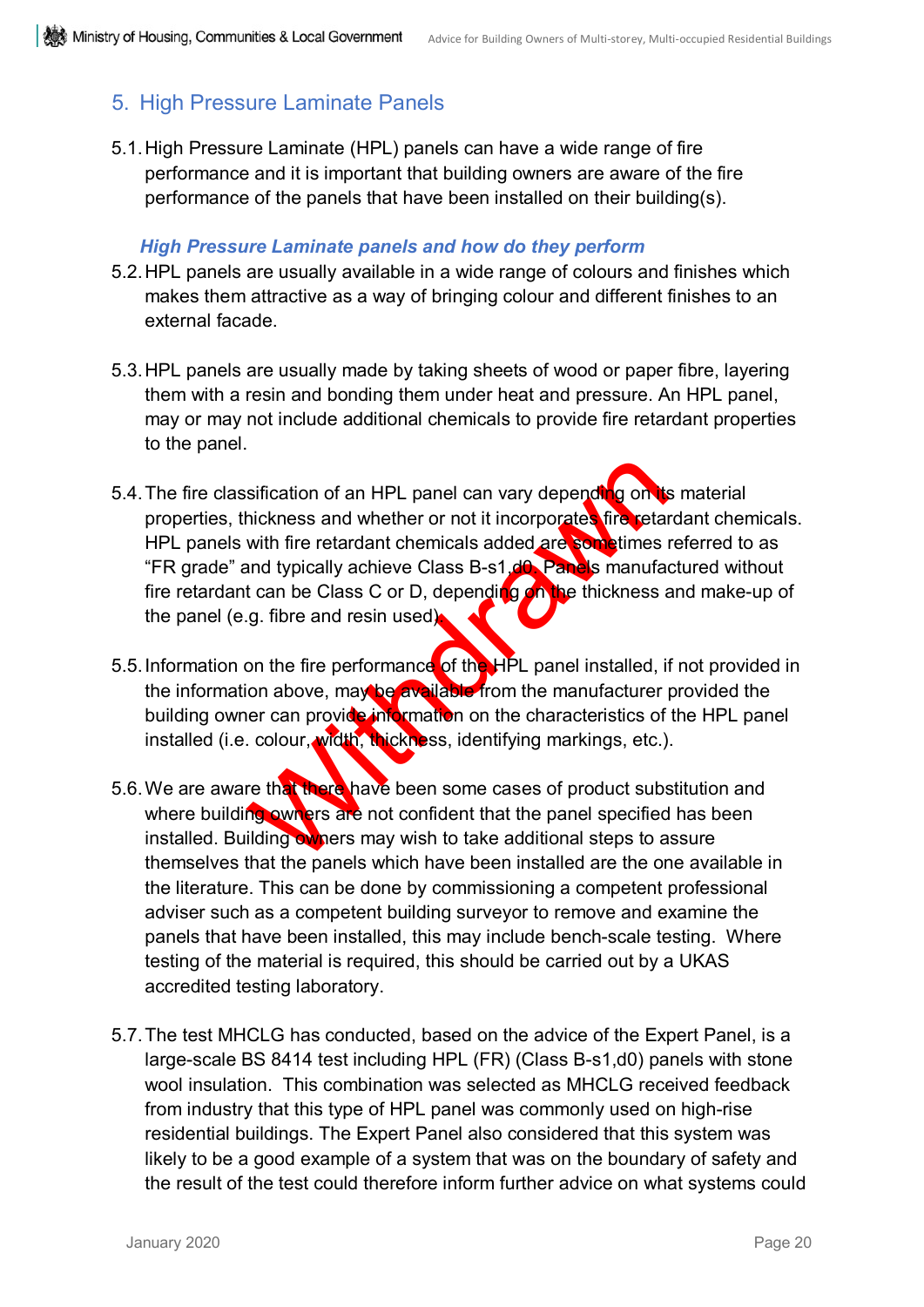be safe, if installed correctly.

5.8.The tested combination of HPL (FR) panels (Class B-s1,d0) with stone wool insulation successfully achieved the performance criteria set in BR135 and the test results are available [on the government website.](https://www.gov.uk/government/publications/fire-test-report-mhclg-bs-8414-hpl) 

#### *Expert Panel advice*

- 5.9.The Expert Panel has received no evidence to-date that there is a public safety risk arising from adequately installed (including the installation, extent and arrangement of adequate cavity barriers and fire stopping) and maintained systems involving Class B-s1,d0 HPL panels and stone wool insulation.
- pied storey would not have met the functional required properties and properties and the buildings. Where these materials are went and take immediate measures to remediate wheir systems and the intervalse of the materials 5.10. The Expert Panel's advice is that an external wall system using Class C-s3,d2 or D-s3,d2 HPL panels on residential buildings of 18m or more to the height of the top occupied storey would not have met the functional requirements of the Building Regulations, or associated advice. Any such system presents a notable fire hazard on these buildings. Where these materials are identified, building owners should take immediate measures to remediate their system, in line with the advice in section 3 above.
- 5.11. Building owners who have Class C-s3(d2 or D-s3,d2 HPL panels on residential buildings under 18m should also consider the risk from fire spread and consideration should be given to ensuring the overall intent of Requirement B4 is being met irrespective of building height.
- 5.12. The Expert Panel has not been presented with any evidence of an HPL panel of any class achieving the performance criteria set out in BRE135 when used in combination with combustible insulation. Where existing residential buildings have any HPL panels in combination with combustible insulation, they should immediately seek professional advice and take appropriate remedial action.
- 5.13. The view of the Expert Panel is that the level of risk from unsafe HPL systems is not as high a risk as unsafe systems using ACM Category 3 panels. Therefore, the Expert Panel remains clear that the immediate removal of unsafe systems using ACM Category 3 panels should be an absolute priority of focus for building owners who own multiple buildings and the sector as a whole, followed by immediate action to remediate unsafe HPL systems. For the avoidance of doubt both the removal of unsafe ACM Category 3 panels and action to remediate unsafe HPL systems should be carried out as soon as possible.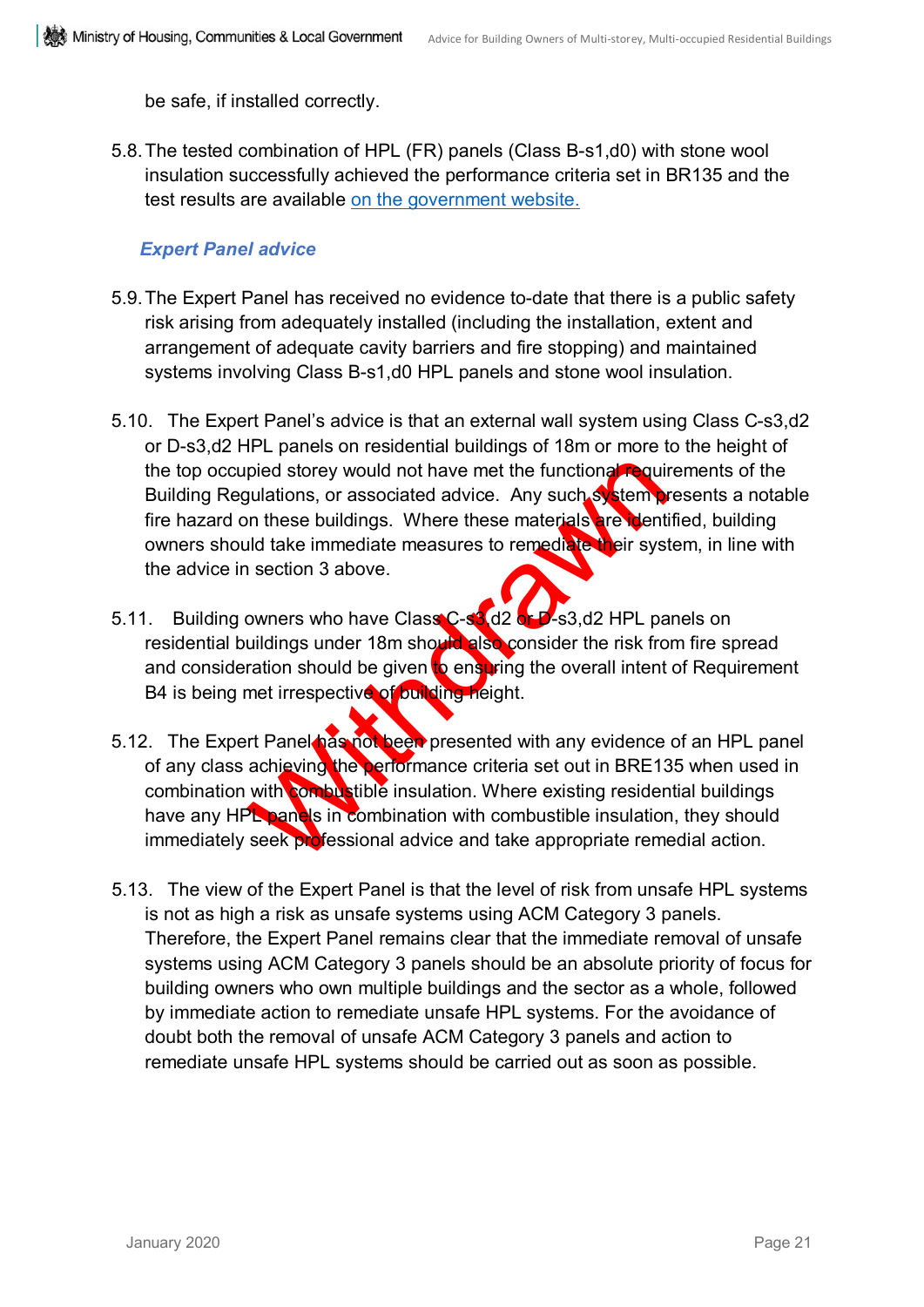### <span id="page-23-0"></span>6. Spandrel panels

- 6.1.Spandrel panels (including window panels, infill panels, etc) are part of the external wall of the building. Therefore, the principles set out in the advice on external walls above apply.
- 6.2.Spandrel panels can be provided for both aesthetic and functional purposes. Like the rest of the external wall, the panels are generally required to meet acoustic, thermal, moisture, and fire performance requirements. Such panels are not normally load bearing but are often designed to account for wind loading.
- 6.3.The design and materials of panels varies between buildings; some are made of singular components such as cement particle board, other panels are composite products comprising outer facing materials bonded to an inner core which may include combustible insulation.
- 6.4. Building owners should check the materials used in the panels to ensure that they do not present a risk of fire spread over the wall. It may not be readily apparent what materials are present, particularly for composite products which can include inner combustible insulating cores
- W. W. 6.5. Following any sampling, care should be taken to remediate any damage to the panels which would otherwise increase the fire risk (e.g. by exposing a combustible core).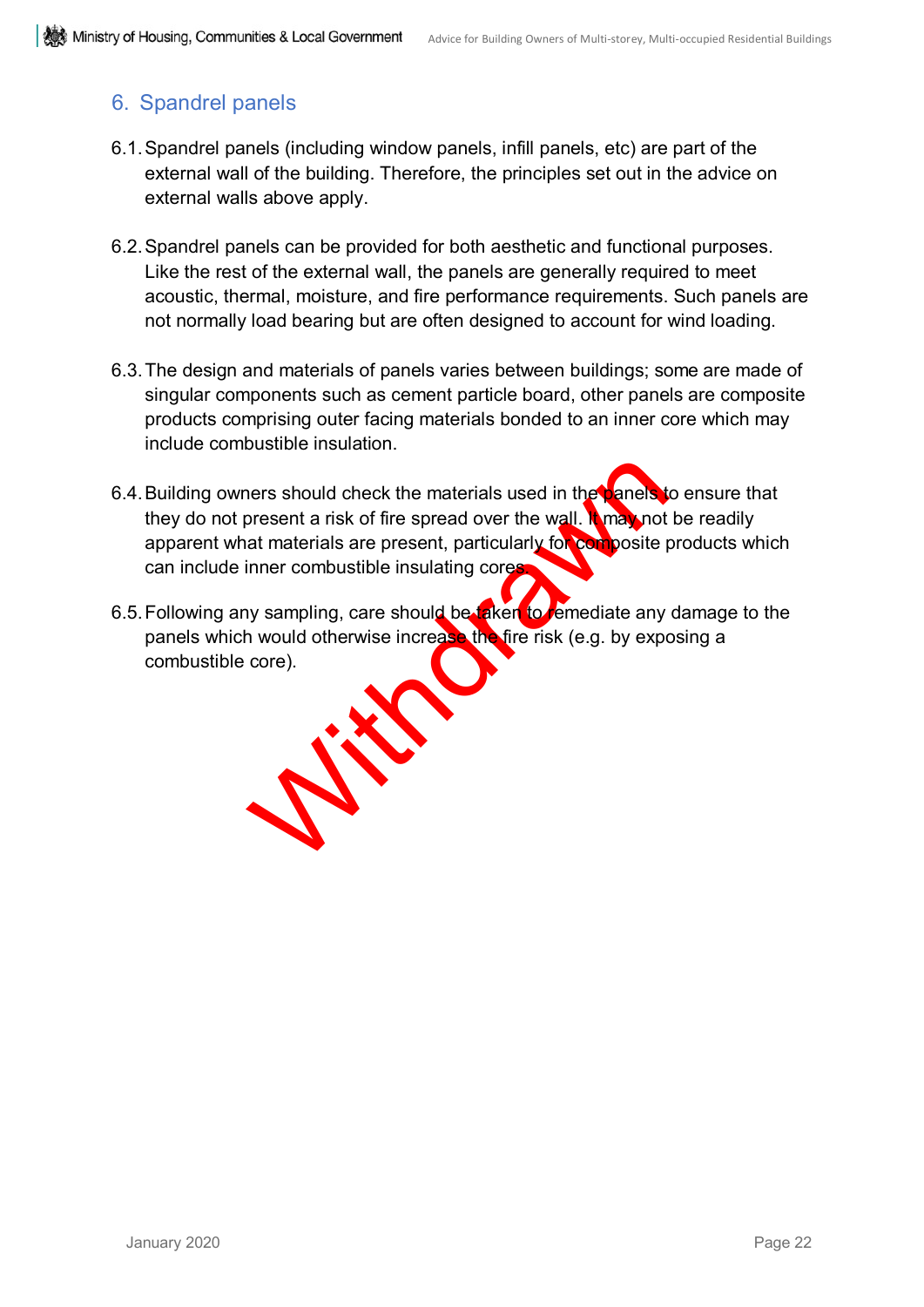### <span id="page-24-0"></span>7. Balconies

- 7.1.External walls of buildings, of any height, should not assist the spread of fire, in accordance with the functional Requirement B4 of Schedule 1 to the Building Regulations. Balconies made with combustible materials are a potential source of rapid fire spread on the external wall of residential buildings. It is the view of the Expert Panel that as a result the design of balconies should not assist fire spread along the external wall. Balconies including combustible materials may not meet an appropriate standard of safety and could pose a risk to the health and safety of residents and other building users.
- 7.2.Building owners should therefore ensure that they understand the materials used in the construction of balconies. This will enable them or their competent advisor to better understand the associated risk of external fire spread and take appropriate action to manage this risk.
- the Expert Panel is that the removal and replacement<br>material used in balcony construction is the charges<br>spread from balconies and therefore to the other intequirements and this should occur is seen as practi-<br>been severa 7.3. The view of the Expert Panel is that the removal and replacement of any combustible material used in balcony construction is the clearest way to prevent external fire spread from balconies and therefore to meet the intention of building regulation requirements and this should occur as soon as practical.
- 7.4. There have been several incidents of balcony fires which have led to external fire spread. BRE Global published examples of this in their 2016 report "Fire safety issues with balconies" which can be accessed at: www.bre.co.uk/filelibrary/Fire and Security/FI---Fire-safety-and-balconies-July-16.pdf
- 7.5.The BRE report concluded that *"…managers and risk assessors all need to be mindful of the potential fire risk associated with fires on balconies from their incorporation in to the building…".* The Expert Panel supports this advice.
- 7.6. The BRE Global report quoted above also identifies that there are additional risks from materials used to prevent heat loss through thermal bridging that may increase fire spread.
- 7.7.Building owners should check that adequate appropriate measures are in place to manage the fire safety of external wall systems (in line with the principles set out in section 3 above). They should also ensure that any risks arising from balconies are considered as part of the fire risk assessment and information provided to residents.
- 7.8.Where there is doubt over the materials used, or risk presented, building owners should seek professional advice. Where combustible materials have been used and it is assessed that there is a notable risk of fire spread as a result, building owners should seek professional advice and take appropriate action to address that risk.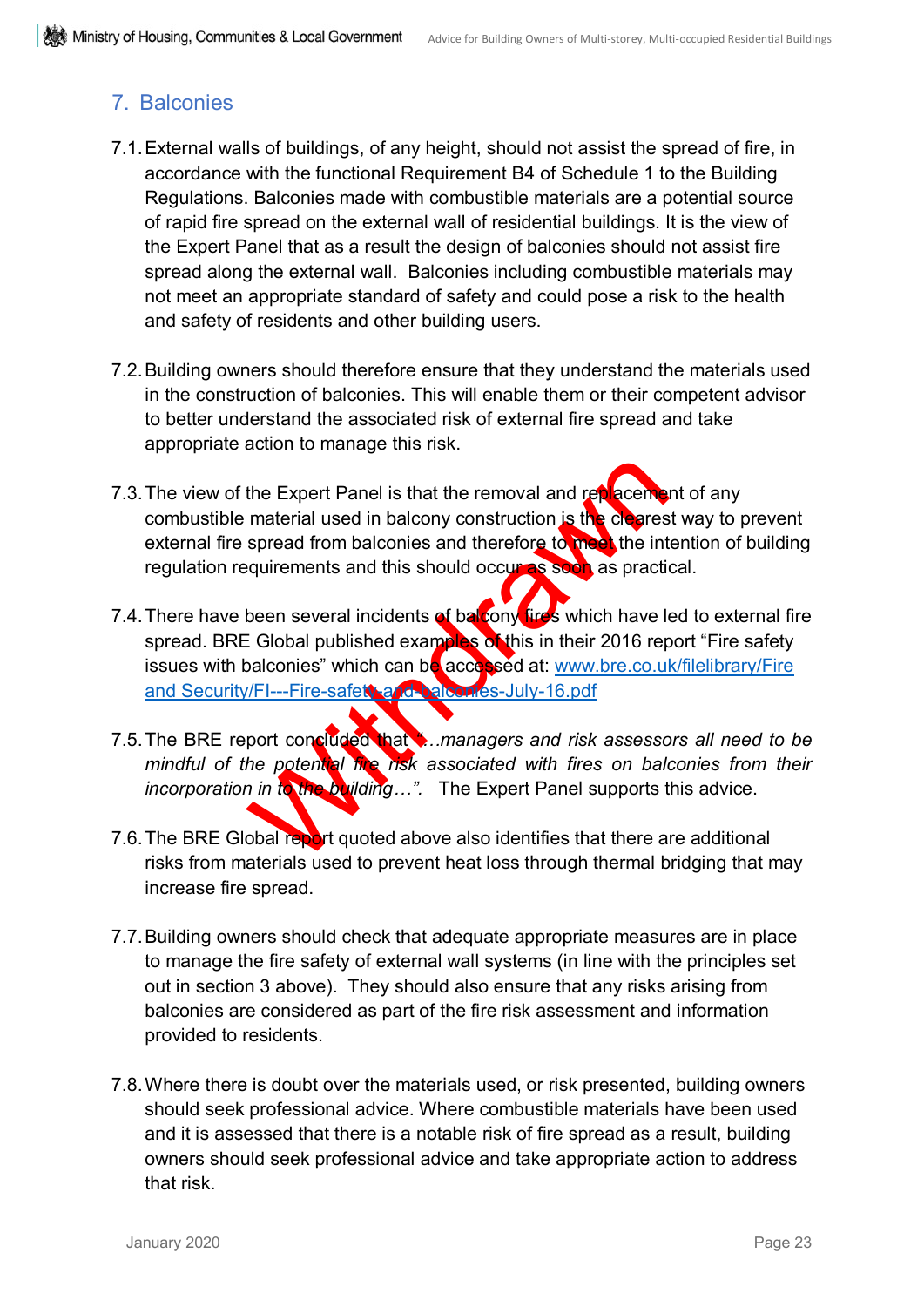7.9.The fire risk on balconies can also be increased due to the use of balconies as storage. A significant number of balcony fires start from the unsafe disposal of smoking materials and the misuse of barbeques. Building owners may have existing policies in place as to what can and cannot be stored and used on balconies by residents and may wish to review these in the light of the materials used in the balcony construction. They may also wish to communicate with residents to develop their understanding of these risks.

With drawn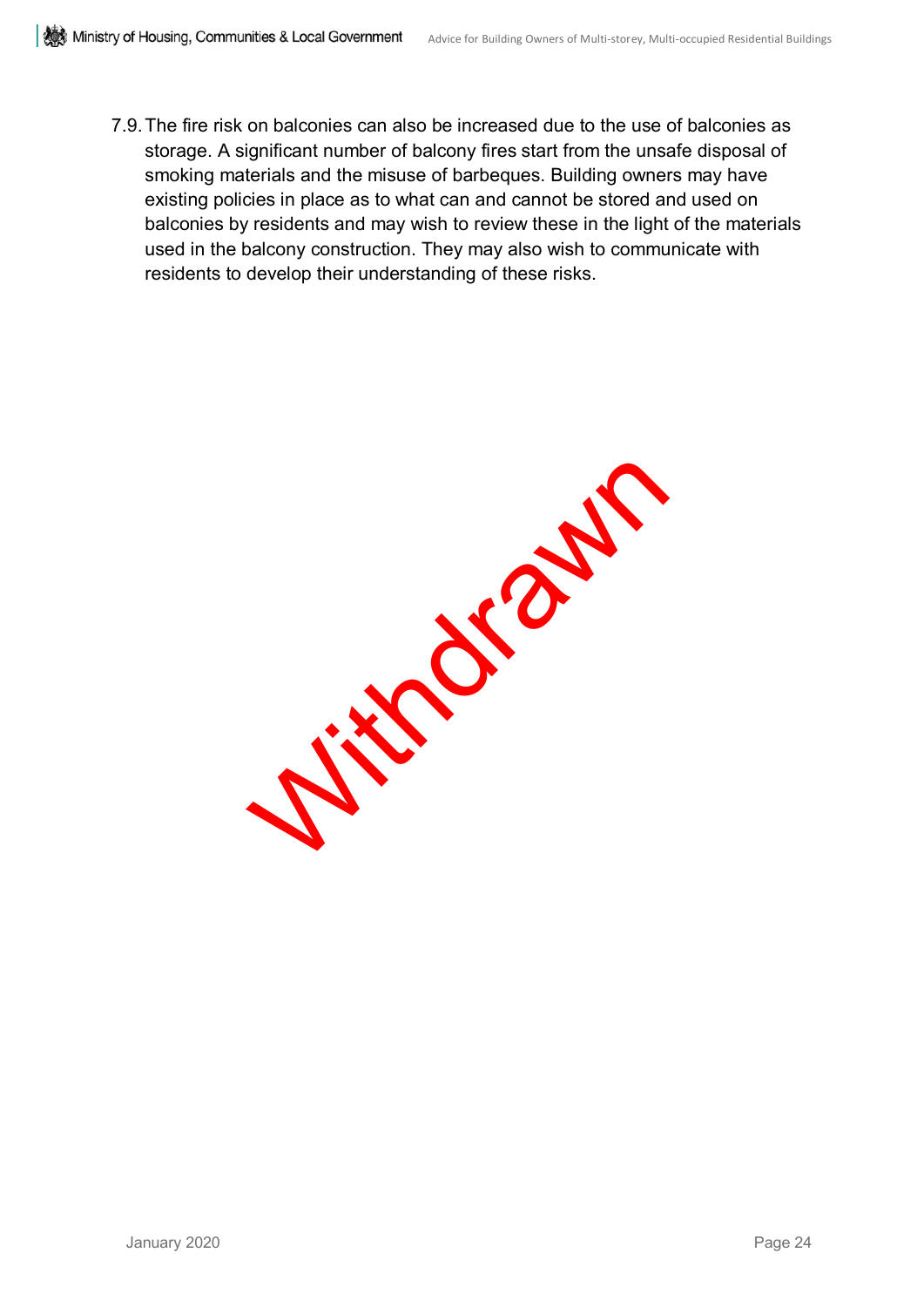### <span id="page-26-0"></span>8. External Wall Insulation (EWI) systems with a render or brick-slip finish

- 8.1.We are aware that External Wall Insulation (EWI) systems with either a render or brick-slip finish may in some circumstances be vulnerable to deterioration, resulting in parts of the EWI system falling from buildings.
- 8.2.All EWI systems need to be designed to resist pressure from predicted wind loads in the location and at the height that they are installed. The fixing system of the EWI system must be adequately designed to deal with predicted loads, including the weight of the system itself. Guidance on how to achieve this is provided in paragraphs 3.3-3.8 of Approved Document A: Structure of the Building Regulations. This includes undertaking suitable design calculations.
- 8.3.Design calculations for EWI systems typically include safety factors to ensure that even where an installation is not perfect, or in the event that unusual circumstances occur (such as high winds), the system will remain safe. This information should be available from system manufacturers. However, evidence submitted to government suggests that in some circumstances these safety factors are being eroded by inadequate design (structural calculation methodologies) and / or poor installation.
- nere an installation is not perfect, or in the event that<br>es occur (such as high winds), the system will remea<br>should be available from system manufacturers. How<br>government suggests that in some circums increases the<br>eing 8.4. Where inadequate design and / or installation reduces safety factors, EWI systems are more vulnerable to: damage from high wind speeds; other installation defects such as poor water-tightness (which can lead to insulation becoming water-logged and heavier as a result); and variations in the design and installation quality of mechanical or adhesive fixings. These potential defects increase the risk of the EWI system becoming detached from the building and falling from height. This in turn poses risks to life safety. With render or brick-slip EWI systems there is a heightened risk of the render or brick-slip layer detaching from the insulation underneath where these defects are present.
- 8.5.It is good practice to periodically check the condition of any EWI system on any building of any height and all building owners should consider the need to undertake such checks as part of their regular maintenance and management plan.
- 8.6.Due to the nature of the problems that have been identified, this advice is particularly relevant for tall buildings subject to high wind loading due to high wind speeds. Specifically, this advice should be followed if you own a building which has an EWI system, particularly if it is over 18m tall or in an exposed location.
- 8.7.If not undertaken recently, building owners should consider an immediate audit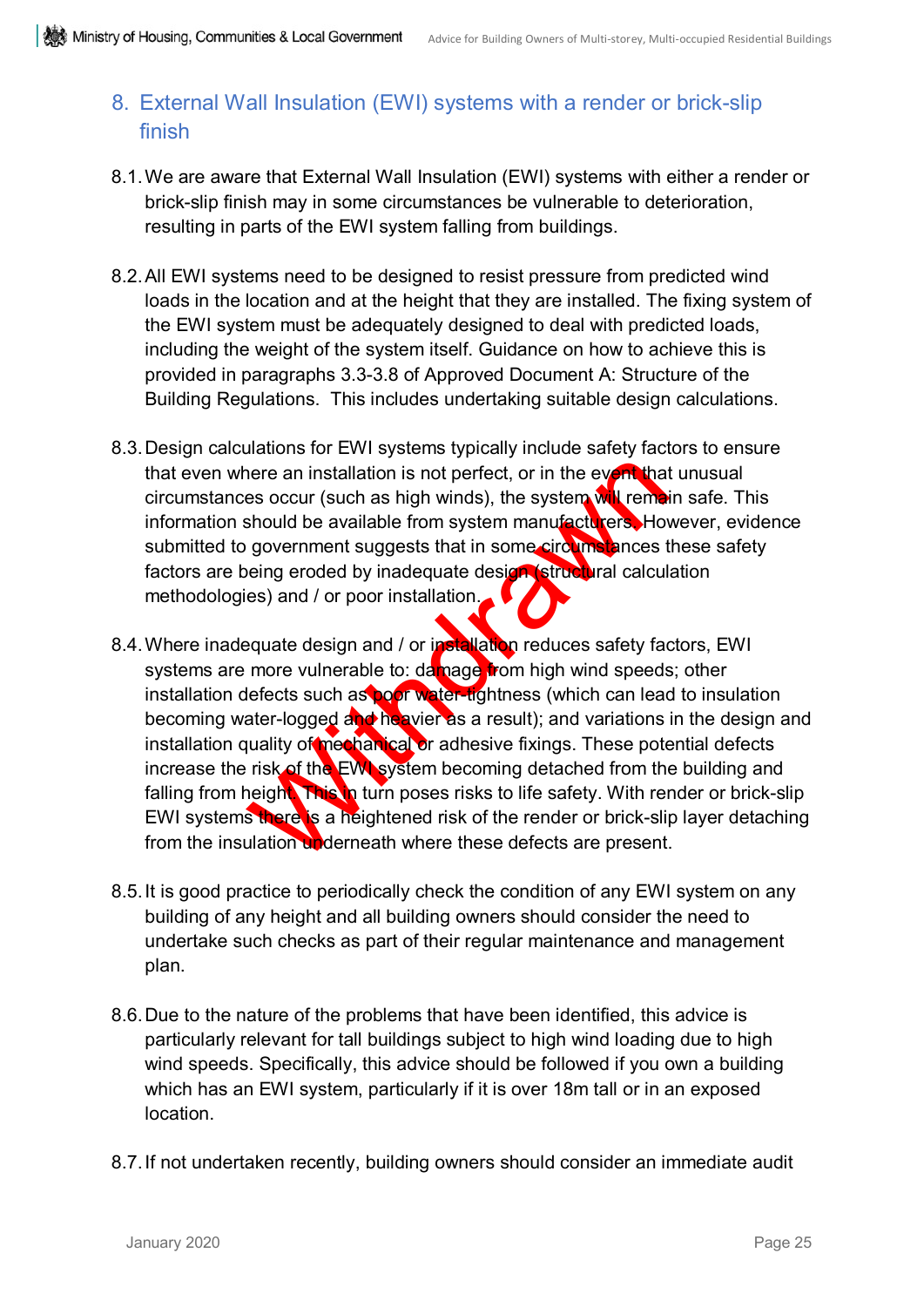or review of the buildings for which they are responsible to identify their height, construction, location and wind exposure. It is likely that you will need to seek expert advice from a suitably qualified person such as a Chartered Structural Engineer or Chartered Building Surveyor.

- 8.8.There is no prescribed definition of an exposed location but typically this would include buildings in an elevated or hill-top location, sea side locations, areas where the surrounding terrain will not provide sheltering from wind, or a combination of these factors. In dense cities, funnelling will need to be considered which could increase the wind effect.
- 8.9.It is recommended that for relevant buildings, building owners should obtain design records, construction details, structural calculations, specifications, system certification for the EWI system, and appoint suitable professional advisers to assess the adequacy of the design and installation.
- ely to require a visual recorded survey of Ewisse<br>ecking that waterproofing is adequate and have be soisture (which can increase risk of structure failure)<br>fail gradually rather than catastromically meaning to<br>tion will al 8.10. This is likely to require a visual recorded survey of  $EW$  system condition, including checking that waterproofing is adequate and that the system is not absorbing moisture (which can increase risk of structural failure). EWI systems are likely to fail gradually rather than catastrophically, meaning that ongoing visual inspection will also be important in identifying any at risk EWI systems in the longer term.
- 8.11. On the basis of both of the professional advice, building owners should establish what further non-invasive or invasive investigations are needed to confirm that the EWI system is installed in a way which can safely resist all likely actions, including wind- loads and dead loads.
- 8.12. Building owners with an EWI system with a render or brick-slip finish also need to review procedures for making alterations or additions to walls where this involves fixing to or making holes in the surface. Maintenance manuals for EWI systems should provide further detail on specific considerations in relation to each type of system.
- 8.13. In general, wherever work is undertaken, care must be taken to ensure that fixings or penetrations (such as fixings for a satellite dish, hanging basket, washing line or penetrations for cables or pipes) are sealed with a durable finish and do not permit water to enter into the EWI system.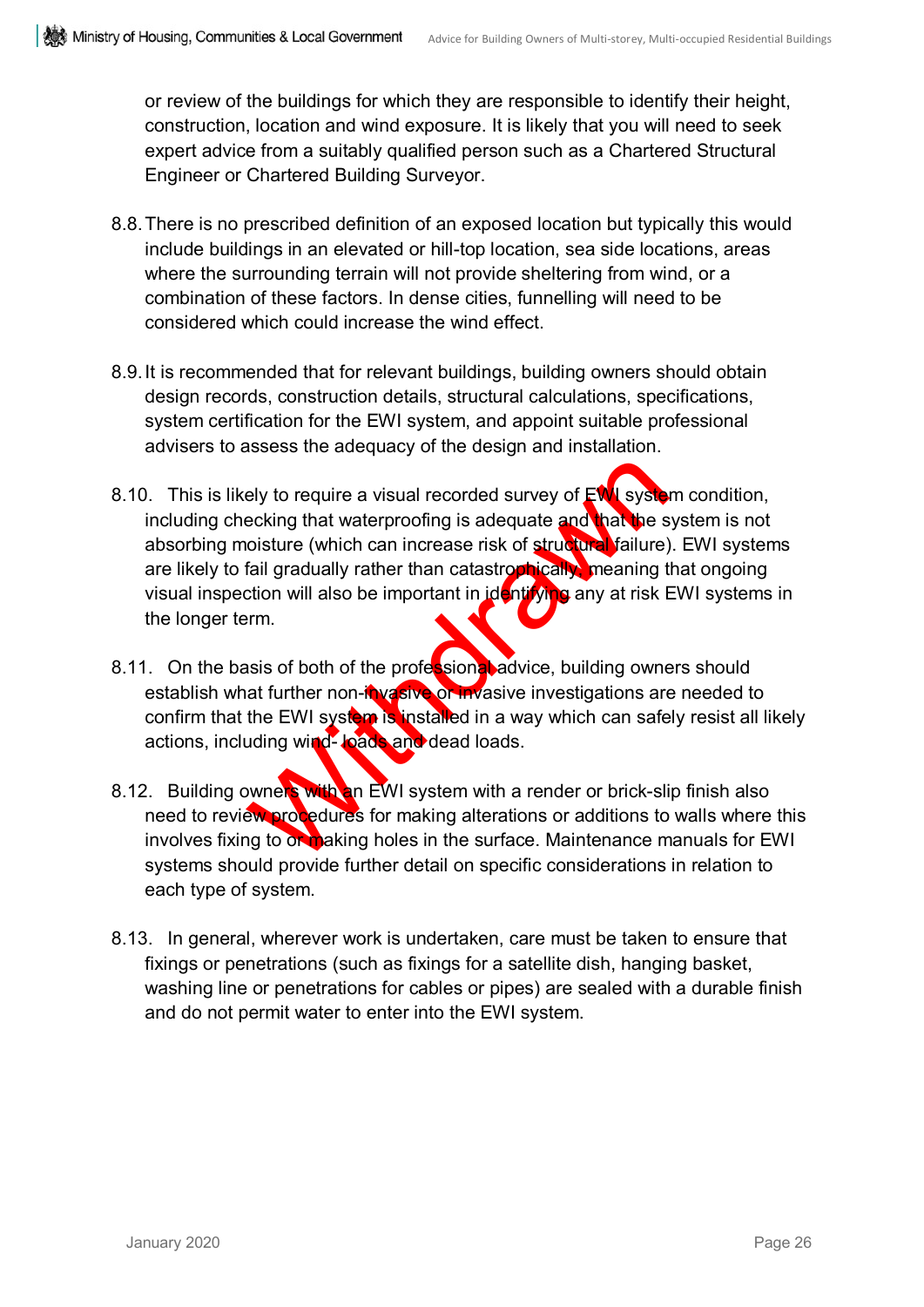### <span id="page-28-0"></span>9. Smoke Control Systems

- 9.1.The Expert Panel believes that an appropriately designed, installed and maintained smoke control systems is essential to effectively managing fire safety risks in a residential building.
- 9.2.Smoke Control Systems play an important role in protecting escape routes in residential buildings in the event of fire. The primary objective being to protect the staircase enclosure, but the system may also provide some protection to the adjacent lobby or corridor.
- 9.3.Immediate action should be taken to remedy any defects in the operation of smoke control systems and the local Fire and Rescue Service should be informed if a smoke control system is not operating effectively.
- 9.4. Building owners should be aware of the type of smoke control system they have in place and how this is intended to control the spread of smoke in the event of fire. This should be available in original design information, but if it is not then building owners should seek professional advice to ascertain how it should function.
- The should be aware of the type of smoke control strengths<br>how this is intended to control the spread of smoke<br>puld be available in original design information, but it<br>hers should seek professional advice to asset tain ho<br> 9.5. Depending on the number of stairs and the age of property, ventilation to remove smoke is normally installed in either the stair lobbies or corridors that form the common access area to the residential flats, as well as in the staircase enclosure itself. Simple smoke ventilation measures could comprise of manually or automatically opening windows, or in older buildings, permanently opening vents.
- 9.6. However, complex natural or mechanical smoke extraction systems can also be employed using smoke ventilation shafts or 'chimneys', particularly in more modern buildings. In some cases, where the building may only have one staircase, or where there are long common corridors, these can be mechanical single or two-speed smoke extract systems, with pressure sensors and manual override controls for fire fighters.
- 9.7.Where an automatic smoke control system is in place, in the event of heat and/or smoke entering the common parts it should vent that heat and smoke to allow the means of escape to continue to be safely used and to facilitate the firefighting activities within buildings.
- 9.8.In the case of an automatically opening system that relies on a smoke shaft, if smoke is detected the door/damper to the smoke shaft on that floor should open together with the vent at the top of the shaft. This creates a chimney effect, allowing the smoke to vent to open air. All other vents opening into the smoke shaft should remain closed in order to maintain the fire separation in the building,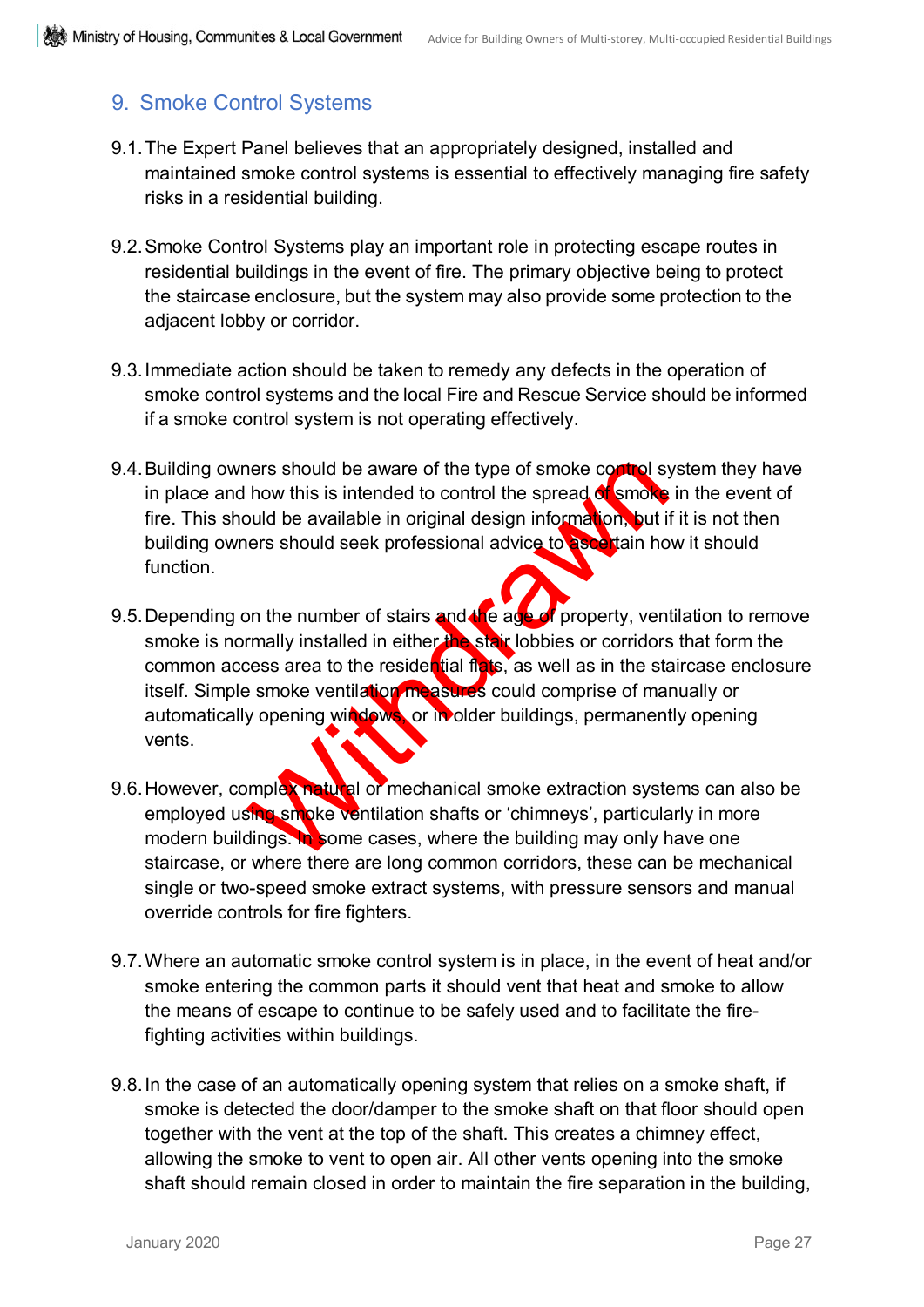prevent smoke spreading to other floors and avoid reducing the rate at which smoke is being vented from the affected floor.

- 9.9.The standards for the maintenance and testing of smoke control systems are set out in BS EN 12101 and BS 9999. Smoke control systems should be tested weekly by the building owner to ensure that they are operating effectively, with a full system inspection and test carried out by a suitably qualified person at least annually. If you are in any doubt as to the tests that should be carried out then you should contact the manufacturer or installer of the system for further information.
- 9.10. The Smoke Control Association provides advice on issues related to smoke control systems and have published a guide "Guidance on Smoke Control to Common Escape Routes in Apartment Buildings (Flats and Maisonettes)". This is available on their website, along with other specific advice at:

www.feta.co.uk/associations/hevac/specialist-groups/smoke-control-association

- Luk/associations/hevac/specialist-groups/shake-compare the comparison of the devices unpredictable performance leading to halure under can occur due to a loss of power to the devices, or lds of the devices being were tende 9.11. There have been issues with electromagnetic holding devices for vents which can have an unpredictable performance leading to failure under fire conditions. Such failure can occur due to a loss of power to the devices, or through the magnetic fields of the devices being weakened as temperatures in and around the smoke shaft increase. It is therefore recommended that the use of electromagnetic holding devices as part of any smoke ventilation shaft installation should be reviewed as part of the fire risk assessment with consideration being given to replacing these devices with a more robust form of vent actuator.
- 9.12. Where the repair cannot be carried out immediately, a review of the fire risk assessment should be carried out to determine whether mitigation measures should be put in place. The mitigation measures to be put in place will vary from building to building and you should seek professional advice from a suitably qualified fire engineer. The local Fire and Rescue Service should also be informed and consulted on the planned mitigation measures.
- 9.13. The building may have other fire safety risks in place and these will need to be considered in developing the mitigation measures (for example, leaving vents on external walls open to disperse smoke may risk fire spread where combustible cladding is present). Issues around compartmentation should also be considered as defects that were low priority to remedy with a functioning smoke control system, may now be urgent.
- 9.14. Mitigation measures should remain in place until the smoke control system is repaired and has been tested to evidence that it is functioning effectively.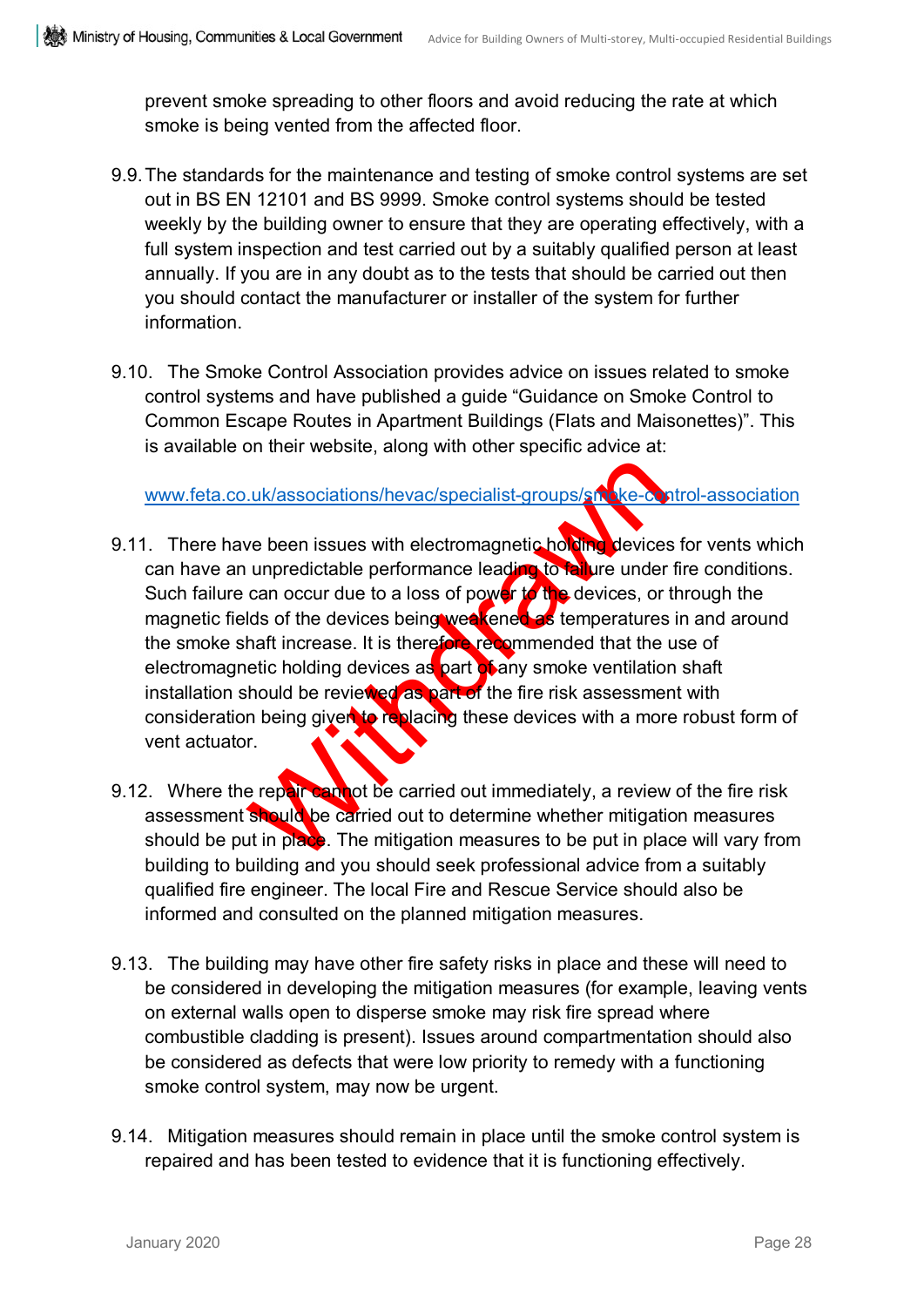### <span id="page-30-0"></span>10. Fire Doors

- 10.1. Flat entrance fire doors leading to a shared or communal area are required to provide fire and smoke protection and are part of layered approach to most fire strategies for residential buildings.
- 10.2. It is important that all fire doors, including the closers, are routinely maintained by a suitably qualified professional. Residents should be made aware of the significant importance of a working self-closing device on all fire doors.
- 10.3. Modern or replacement flat entrance fire doors will normally have test evidence demonstrating that they meet the performance requirement in Building Regulations guidance for fire resistance and smoke control from both sides.
- 10.4. Test evidence used should be carefully checked to ensure it is to the same specifications of the doorsets being installed.
- 10.5. Responsible persons should aim to replace existing flat entrance doorsets if they suspect they do not meet the fire or smoke resistance performance in the Local Government Association guide ["Fire safety in purpose-built blocks of flats".](https://www.local.gov.uk/sites/default/files/documents/fire-safety-purpose-built-04b.pdf) They should use a risk assessment process to determine how urgently such doors should be replaced.
- ence used should be carefully checked to ensine it it<br>is of the doorsets being installed.<br>
ble persons should aim to replace existing the tentra<br>
t they do not meet the fire or smoke existing the performent<br>
are a risk ass 10.6. Annex A provides further advice to assist responsible persons to assess the risk, and remedies, relating to existing fire doors in residential buildings. This detailed advice is for the attention of anyone responsible for the fire safety of residential flats and who is concerned about the fire and smoke resistance of fire doors. The advice was developed by the Expert Panel in conjunction with industry experts. It has been developed to support those who want to replace their fire doors or review their performance, both where test evidence is and is not available.
- 10.7. Where responsible persons wish to be assured of the fire performance of doors, the doors should be replaced with those that meet the relevant current performance standards as outlined in the detailed advice in Annex A.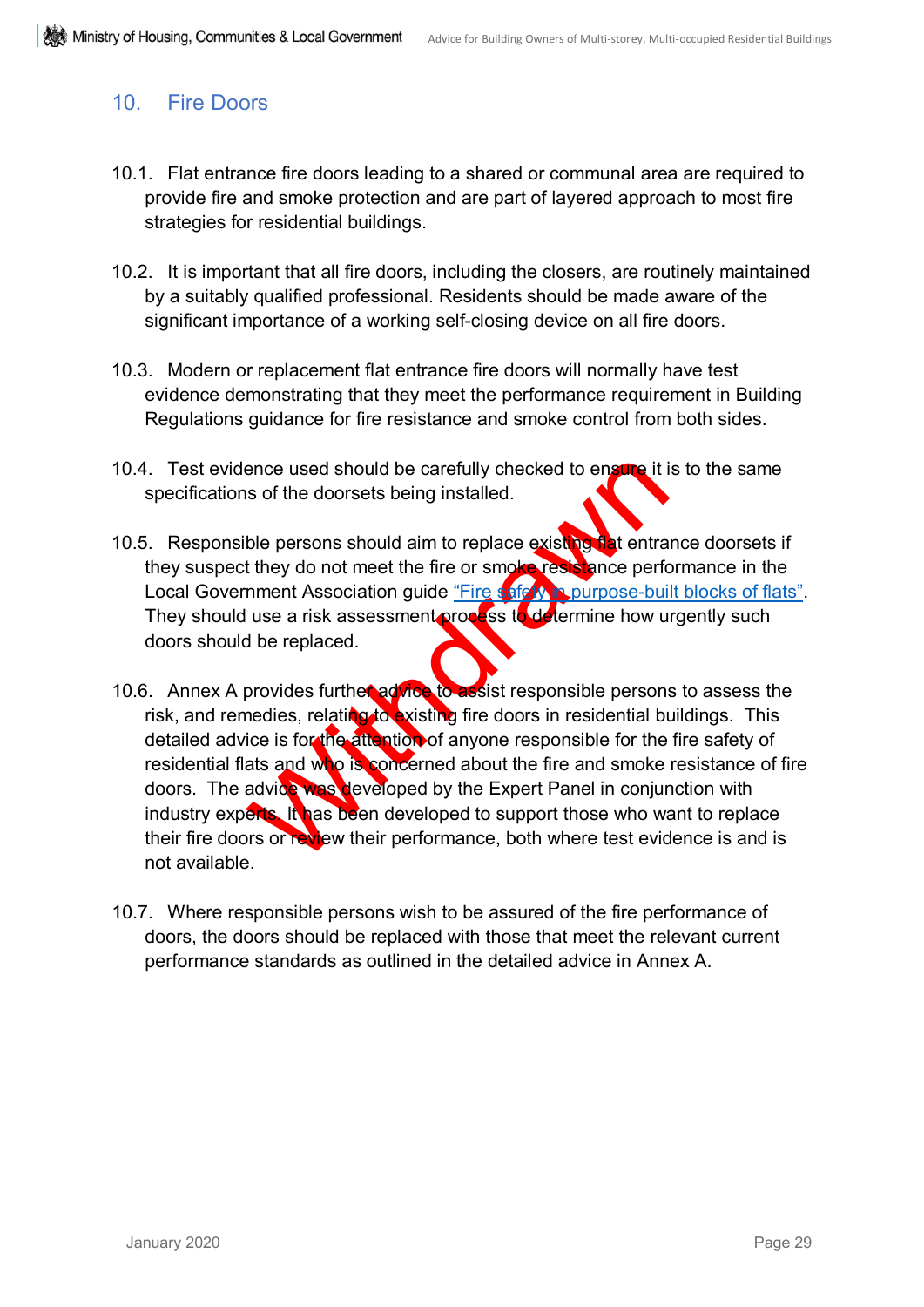### <span id="page-31-0"></span>11. Short-Term Interim Measures

- 11.1. This advice relates to circumstances in which it has been confirmed that the external wall system on your building, does not meet an appropriate standard of safety for residents, other occupiers, people in the proximity of the building or firefighters.
- 11.2. In these circumstances, it is essential that you immediately implement the following short-term interim mitigating measures, if you have not previously done so, to address the fire hazard and so ensure the safety of residents, pending any remediation of the cladding system needed. Local fire and rescue services will continue to work with building owners to ensure necessary mitigation measures are in place. For the avoidance of doubt, the removal of unsafe material and action to remediate unsafe wall systems should be carried out as soon as possible.
- 11.3. If you have not already done so, you should inform  $\sqrt{du}$  local fire and rescue service. Failure to do so may put fire-fighters as well as residents at risk. The fire and rescue service will carry out an urgent inspection with the Responsible Person to ensure that appropriate short-term interim measures have been identified and introduced, as set out below. The fire and rescue service will also carry out a further inspection once the short-term interim measures are in place.
- re not already done so, you should inform your local<br>lure to do so may put fire-fighters as well as resident<br>the service will carry out an urgent inspected with the<br>sum service will carry out an urgent inspected with the<br>s 11.4. Check that a suitable and sufficient fire risk assessment has been carried out within the previous 12 months and that the recommendations within the action plan of the assessment have been completed; and also, confirm that there have been no material changes (to the building, the fire safety measures or the occupancy) that could, potentially, undermine the validity of the fire risk assessment. If no fire risk assessment has been carried out, or you consider that material changes have taken place, you must immediately arrange for a fire risk assessment to be carried out by a competent person (e.g. by a person who is listed on a register of fire risk assessors operated by a professional body or certification body, or, preferably, by a company that is certificated by a third party certification body that is, itself, accredited by the UKAS to operate the certification scheme). Guidance on choosing a competent assessor is available here [www.cfoa.org.uk/19532.](http://www.cfoa.org.uk/19532)
- 11.5. Engage with residents of the building to ensure that they fully understand the emergency fire procedures in the building. Ensure that fire procedure notices are updated, where necessary, and accurate. This is particularly important where a 'stay put' strategy is temporarily being changed to one of simultaneous evacuation, pending replacement of the cladding.
- 11.6. All residents must be surveyed in respect of their ability to evacuate the building without assistance.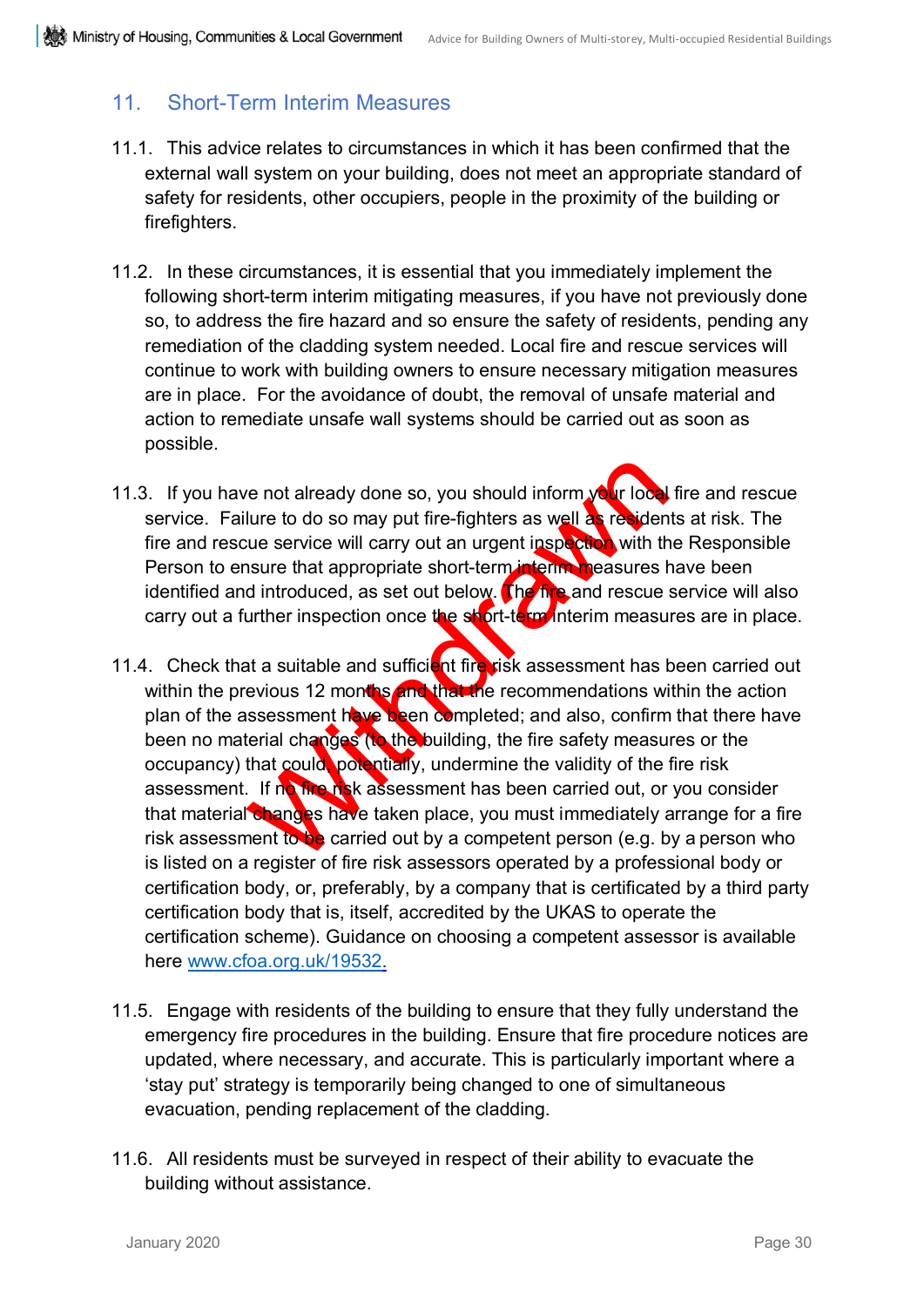- 11.7. Check there are no potential routes for fire spread from the interior of the building out onto, or into, the cladding system. This would include, for example, the presence and integrity of cavity barriers, and the risk of ignition to the external wall system via window surrounds and fitting details.
- 11.8. Check that, at ground level, or on any balconies, there are no combustible materials (e.g. storage of refuse) in the vicinity of the cladding system. Ensure that there are measures to prevent combustible materials in such locations (e.g. by temporary barriers or instructions to residents). Instruct residents that they must not have any barbecue, or smoke, on any balcony.
- 11.9. Close any car parks in which a vehicle fire could impinge on cladding.
- As, are fire-resisting and effectively self-closing again<br>
f a latch (or, for example, in the case of plansivoons<br>
and shut.) For guidance on these doors consult the<br>
L'Association guidance on these doors consult the<br>
Devi 11.10. Check that all flat entrance doors, and doors that open onto escape corridors and stairways, are fire-resisting and effectively self-closing against any resistance of a latch (or, for example, in the case of plant rooms or cupboards, are kept locked shut.) For guidance on these doors, consult the Local Government Association guidance on fire safety in purpose-built blocks of flats – [www.local.gov.uk/fire-safety-purpose-built-flats.](http://www.local.gov.uk/fire-safety-purpose-built-flats) In general, doors that were deemed to be fire-resisting at the time of construction of the block will be satisfactory. Replace any non-fire-resisting doors (such as non-fire-resisting PVCu doors) immediately with doorsets that are third party certificated as providing at least 30 minutes' fire resistance.
- 11.11. Check all walls that separate flats, plant and store rooms, etc. from escape routes to ensure there are no obvious routes for fire or smoke spread (e.g. holes where services, such as pipes and cables, pass through walls).
- 11.12. Check that any smoke control systems, including associated fire detection systems, are operating correctly.
- 11.13. Check all facilities provided for fire-fighters, including fire-fighting lifts and dry or wet rising mains. If you have ANY concerns you should contact your local fire and rescue service, who will, if they have not already done so, carry out an inspection to ensure functionality.
- 11.14. Ensure that there is sufficient roadway access and hardstanding for firefighting vehicles attending incidents and are required to operate to fight any fire externally.
- 11.15. Residents must be advised to ensure all smoke alarms are present and working in their flat; to report concerns about fire safety measures in the building (e.g. presence of combustible materials in escape routes) to their landlord and,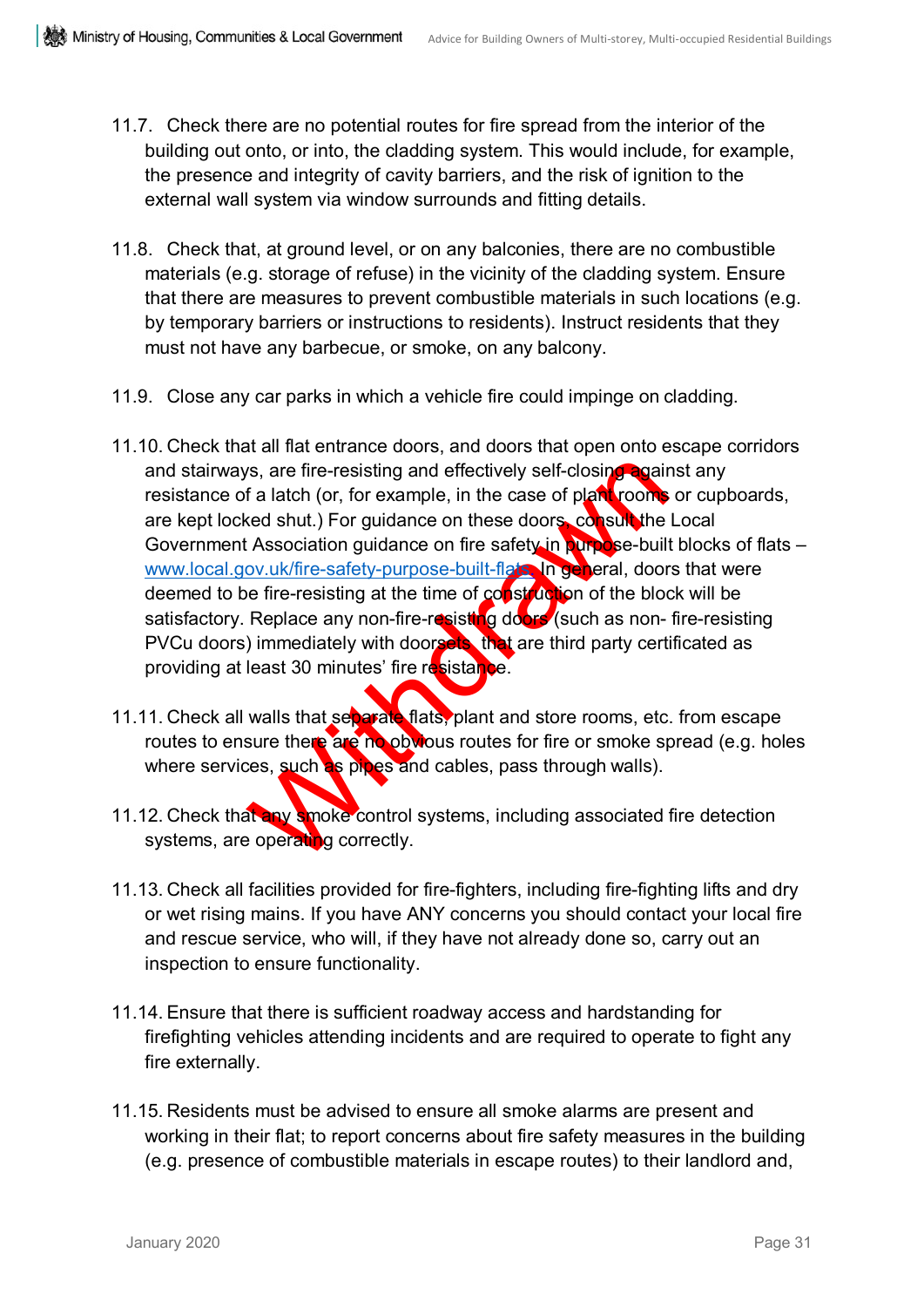understand the purpose and importance of any short-term interim measures being taken.

- 11.16. Co-operate with any commercial premises within the building to ensure they do not impose any significant risk.
- 11.17. Once you have completed the above, the competent person can assess whether a 'stay put' strategy is still appropriate for your building, in discussion with the local fire and rescue service. The competent person will need to take into account a number of factors, including (but not necessarily limited to) the following:
	- The fire and rescue service attendance time
	- The general fire precautions in the building
	- The height of the building
	- Provision of sprinklers or other automatic fire suppression systems
	- The number of flats
	- The ability of residents to evacuate the building without assistance
	- The type of cladding system (i.e. Category 2 or  $3$  and type of insulation)
	- The extent of the cladding system
	- The number of means of escape stairways
	- The proximity of the cladding system to windows or vents within common parts, particularly the stairway(s)
	- Risk of external ignition of the **cladding** system (e.g. taking into account the height at which the cladding starts, proximity of cars etc. to the cladding)
	- In of sprinklers or other automatic fire suppression symber of flats<br>ty of residents to evacuate the building without assisted of cladding system (i.e. Category 2 of the cladding system<br>there of means of escape stairway is Risk of internal ignition of the cladding system (e.g. from fires inside the building via unprotocted window reveals and the proximity of ignition sources such as domestic appliances).
	- The collective effect of the fire safety measures considered holistically, as opposed to each measure in isolation.
- 11.18. The above assessment must be recorded so that it can be made available to the fire and rescue service. If the decision by the competent person is temporarily to change a stay-put strategy to one of simultaneous evacuation, then you must inform your local fire and rescue service so they can update their operational procedures.
- 11.19. Where simultaneous evacuation is adopted, it will need to be managed, should an evacuation be necessary in the event of a fire. This is likely to require the presence of a "waking watch" on a 24/7 basis. Even where a 'stay put' policy is to continue, a "waking watch" might still be appropriate. A simultaneous evacuation policy is also likely to necessitate some form of fire alarm system to alert residents of the need to evacuate, unless there are sufficient staff in the "waking watch" to detect fire and initiate an evacuation at an early stage of a fire in the building. Simultaneous evacuation guidance has been produced by the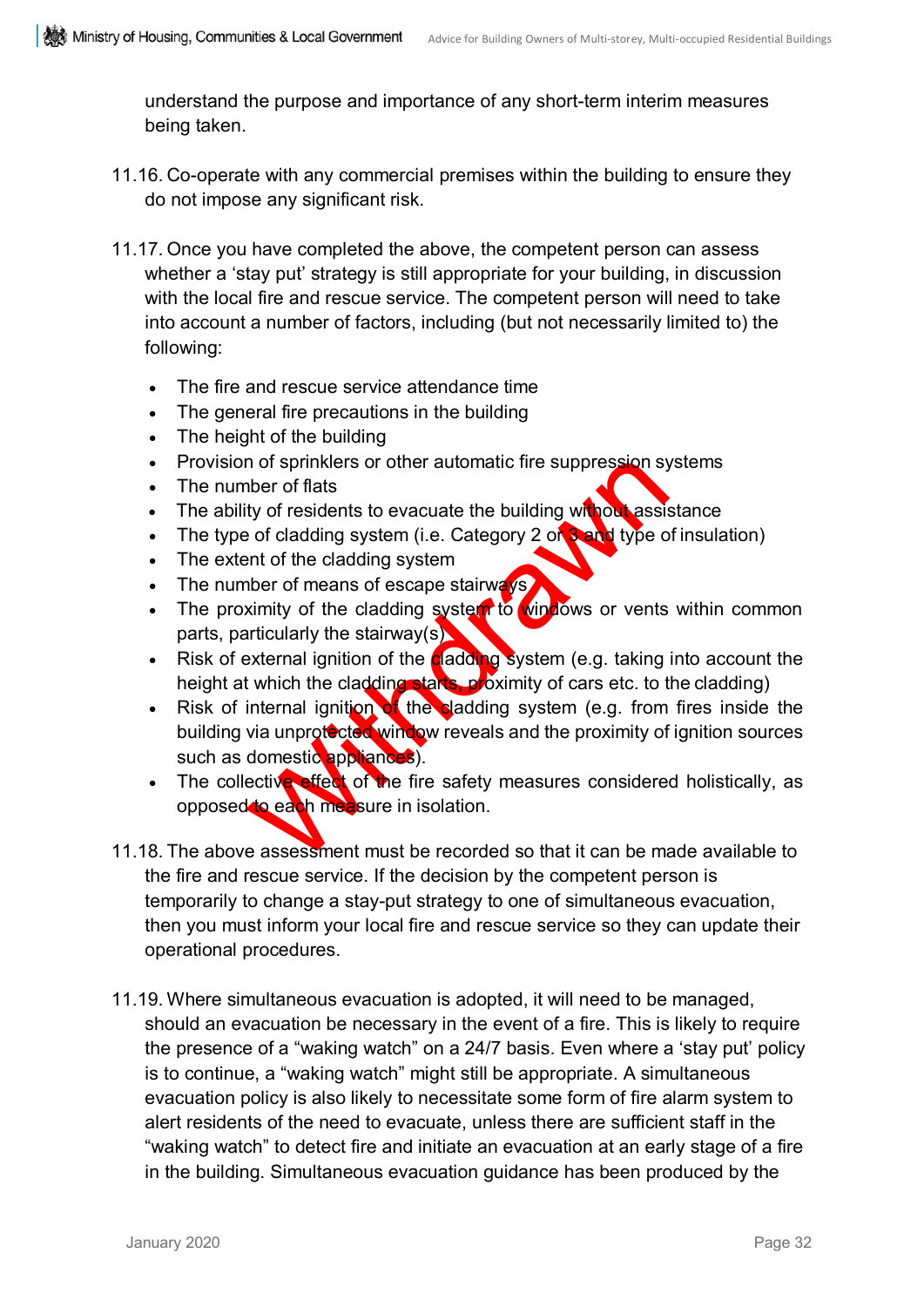National Fire Chiefs Council (NFCC) to assist building owners/responsible persons who need to adopt a temporary simultaneous evacuation strategy. This is available on the NFCC website at: [www.nationalfirechiefs.org.uk/Grenfell-](http://www.nationalfirechiefs.org.uk/Grenfell-Tower)[Tower](http://www.nationalfirechiefs.org.uk/Grenfell-Tower)

- 11.20. The NFCC supports [the Fire Safety in Purpose-built Blocks of Flats guidance](https://www.local.gov.uk/sites/default/files/documents/fire-safety-purpose-built-04b.pdf) hosted on the LGA website and developed by a wide range of stakeholders. The guidance remains appropriate for all purpose-built blocks of flats. However, the unique circumstances following the Grenfell Tower fire mean that Section 19 in particular 'Stay Put policy', especially paragraphs 19.6 and 19.7, should be considered in the context of this additional and complementary NFCC guidance.
- With drawn 11.21. In the case of the most serious risk, consideration must be given to moving some or all residents out of the block until satisfactory remedial work has been done. Consideration needs to be given to whether a decanting of residents should apply to the whole block or only to residents of the uppermost floors. Partial decanting in particular will require careful management of access.

January 2020 Page 33